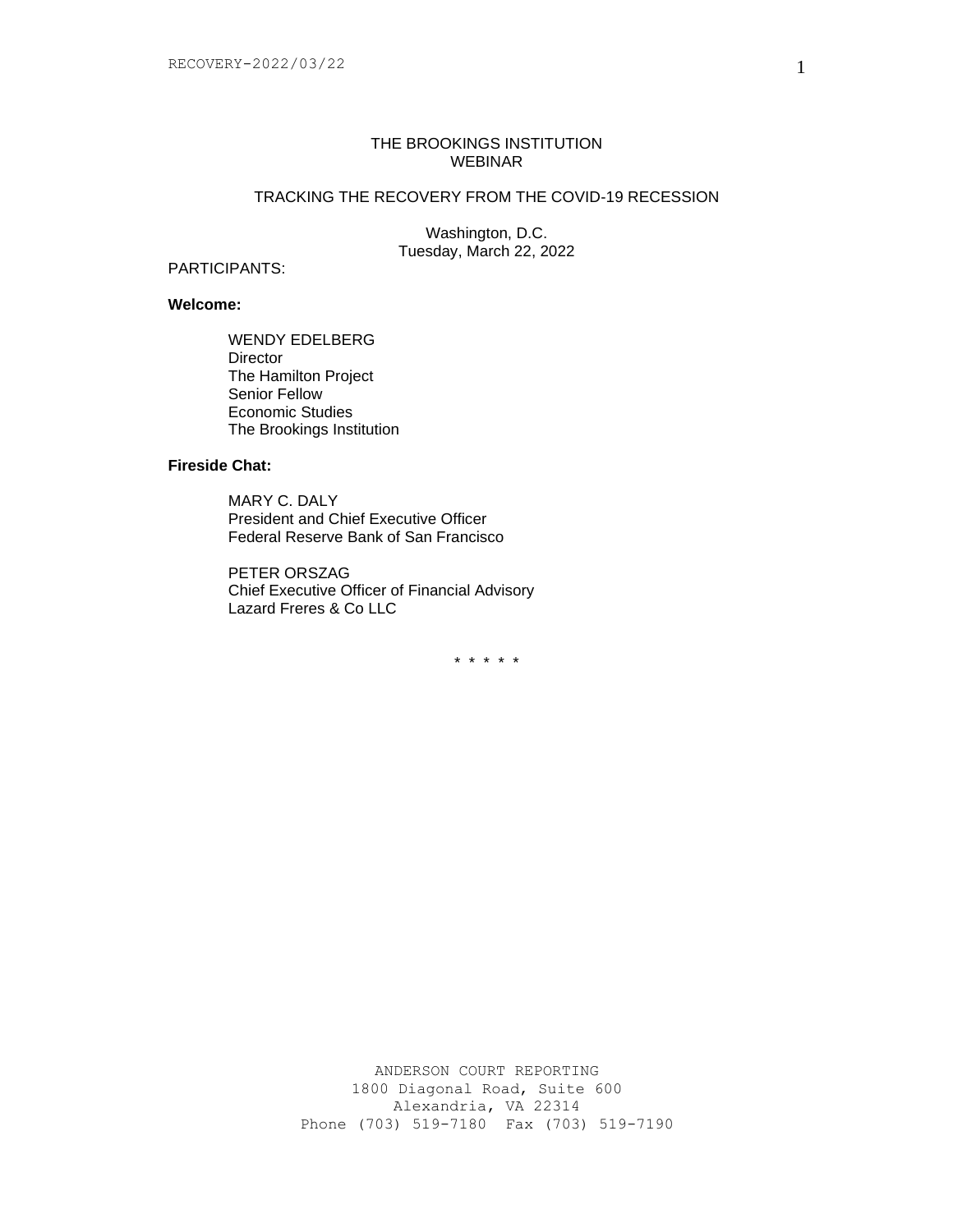#### P R O C E E D I N G S

MS. EDELBERG: Hello. I am Wendy Edelberg, Director of The Hamilton Project at Brookings. Thank you for joining us for our talk today on the economic recovery from the COVID-19 recession. The economic downturn induced by the pandemic threatened families' financial stability.

Today, The Hamilton Project releases a new economic analysis finding that in aggregate despite the many hardships families have endured household finances at the start of 2022 are in a better financial position than in 2019. That's thanks to robust federal benefits, the improvements in labor market income, increases in asset prices and reductions in consumer spending that boosted savings.

I'll start our event today by giving an overview of those findings. Then I'll turn the conversation over to Mary Daly, President and CEO of the Federal Reserve Bank of San Francisco and Peter Orszag, CEO of Financial Advisory at Lazard and Former Director at the Office of Management and Budget under President Obama and before that the first director of the Hamilton Project.

Mary started in 1996 at the Federal Reserve Bank of Chicago, the largest and most diverse district within the federal reserve system. She has built a distinguished career working towards an inclusive and sustainable economy. I am honored to have both Mary and Peter with us.

After I describe our economic analysis on the current state of household finances, Peter will pose questions to Mary on how the pandemic is continuing to affect the economy and in particularly the labor market. And what we can expect in the coming months. I know their conversation will tell us a lot about the intersection between the ongoing health challenges and the economic challenges that we are all seeing on a day-today basis.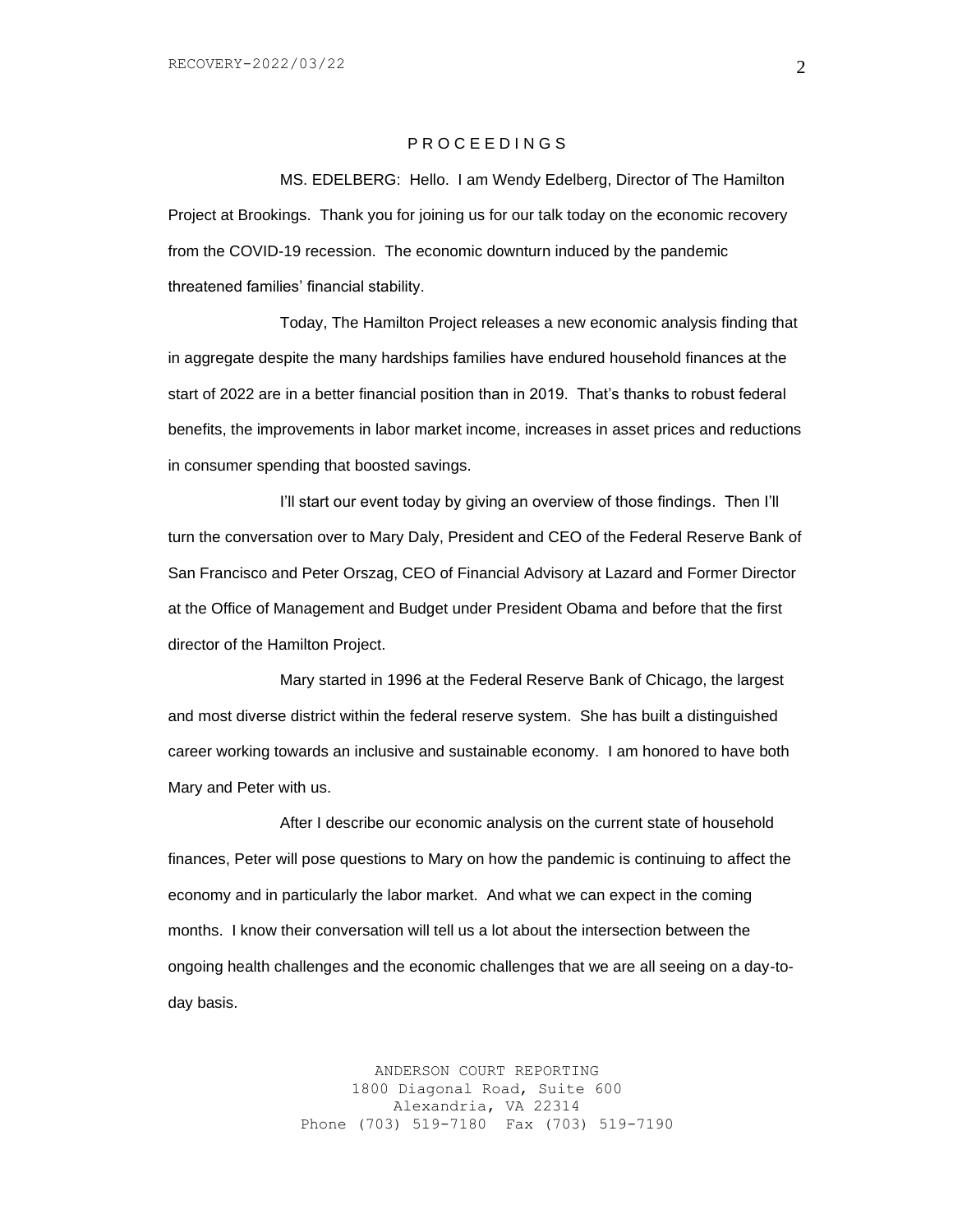We will be live Tweeting the event from [@HamiltonProj](https://twitter.com/hamiltonproj) using the hashtag #COVIDEconomy. You can submit questions for speakers by Tweeting with that hashtag the #COVIDEconomy or email [info@hamiltonproject.org.](mailto:info@hamiltonproject.org)

To show some of the insights we found in looking at household balance sheets since 2019, I'm going to share a few slides if I can click the right button. Here we go.

All right. I did this analysis with Mitchell Barnes, Sara Estep and Mariah Macland (phonetic) at the Hamilton Project. We looked at household finances from 2019 to 2022 focusing on changes to wealth, income, debt and financial distress.

We'll start with wealth. The real wealth of U.S. households has increased by more than \$24 trillion over the course of the pandemic. This increase was driven primarily by rising stock market prices and rising house prices. That increase in wealth from real returns on assets is shown in teal. And only secondarily, the increase in wealth reflects an increase in household savings as you can see purple. These numbers control the rising prices. And so, were shown in 2020 dollars.

In the report, we breakout changes in wealth by income, race, ethnicity, education and age. So here you can see the percent changes in real wealth by income levels. All income groups have gained wealth since the beginning of the pandemic but particularly those at the top. People with lower incomes, and as we show in the report, lower levels of formal education took the longest to recover and saw smaller gains.

When viewed in dollar amounts, the top one percent's real cumulative increase in net worth excluding deposits was 19 times that of the bottom 20 percent.

For this slide, we have to set aside the distribution of the increase in household savings likely held in deposits because there is so much uncertainty about which households are holding that savings, but a rough calculation suggests that adding back that increase in savings would mean that the lowest income groups saw wealth increases more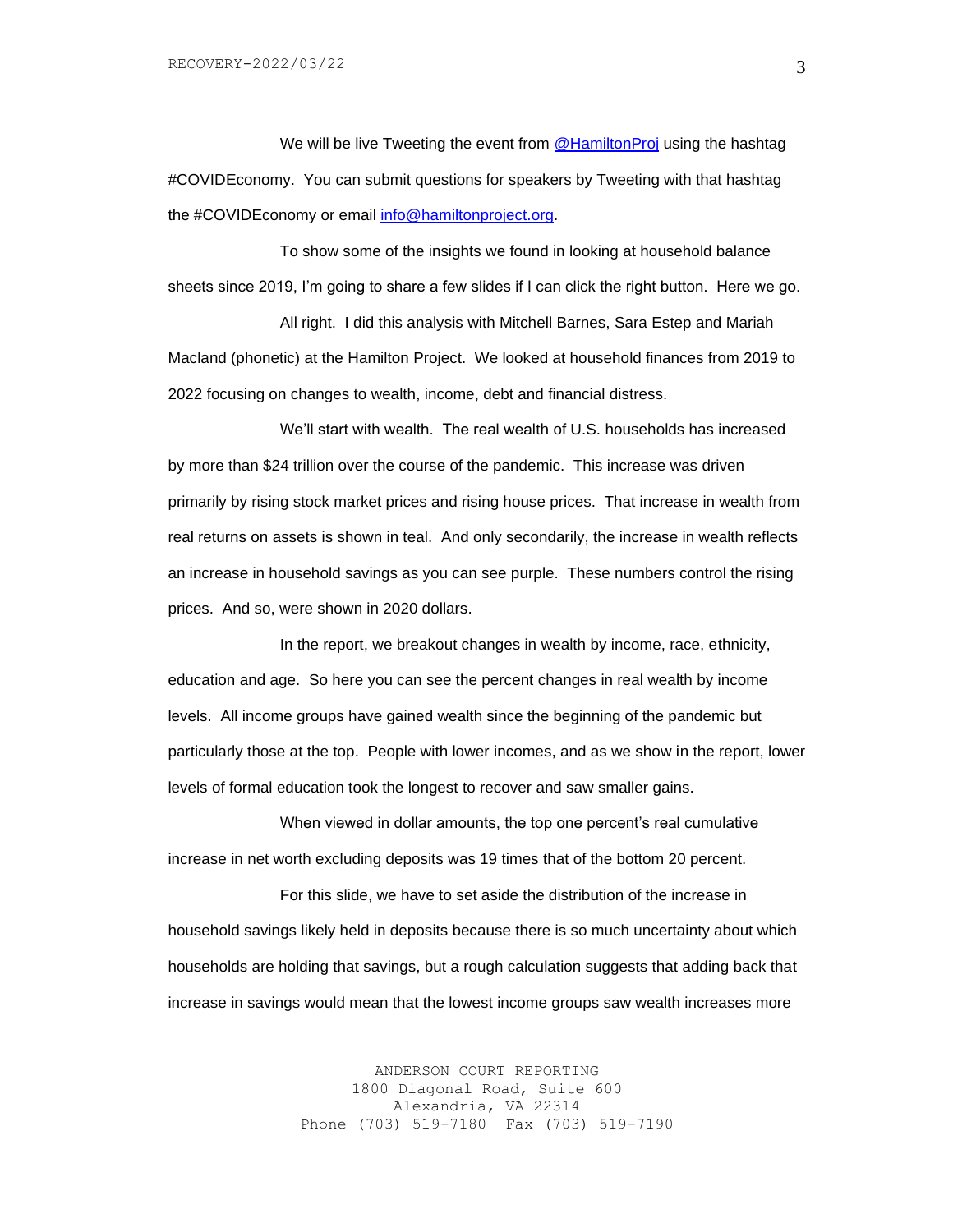in the order of 20 percent. That's notably more than the increases shown in the figure of between 10 and 15 percent.

Borrower stress and borrower distress have also decreased over the pandemic. Even though debt has risen largely because of an increase in mortgage debt, the overall level of debt and the burden of servicing that debt do not appear to be significant headwinds for consumer spending. The chart on the left shows the ratio of household debt to disposable income.

Household debt to DPI steadily declined in the decade before the pandemic, but early in pandemic the substantial income support and only modest movements in consumer debt resulted in the decline in the ratio to the lowest level in years.

On the right, you can see the measure of the burden of making payments on that debt. Given the dramatic decline in interest rates on household debt, the significant increase in income and the relatively modest increases in debt balances that measure has remained in a serious low since early 2021.

Policy support so far has avoided the potential wave of delinquencies and bankruptcies. Here, you can see how different types of balances over 30 days delinquency reached lows during the pandemic. Delinquencies were heavily affected by forbearance policies under the relief bills in 2020 and 2021. Forbearance along with income support, a rebounded compensation, those low interest rates and continued access to credit resulted in extraordinary declines in delinquencies.

Many of those changes stand in stark contrast to the years following the Great Recession. Here's one example. In 2008 and 2009, credit card borrowing rose. In contrast, credit card balances fell \$73 billion in the second quarter of 2020. The largest real quarterly decline in record. In addition, because access to credit card loans didn't decline, this paydown and credit card debt meant households have had greater farming capacity on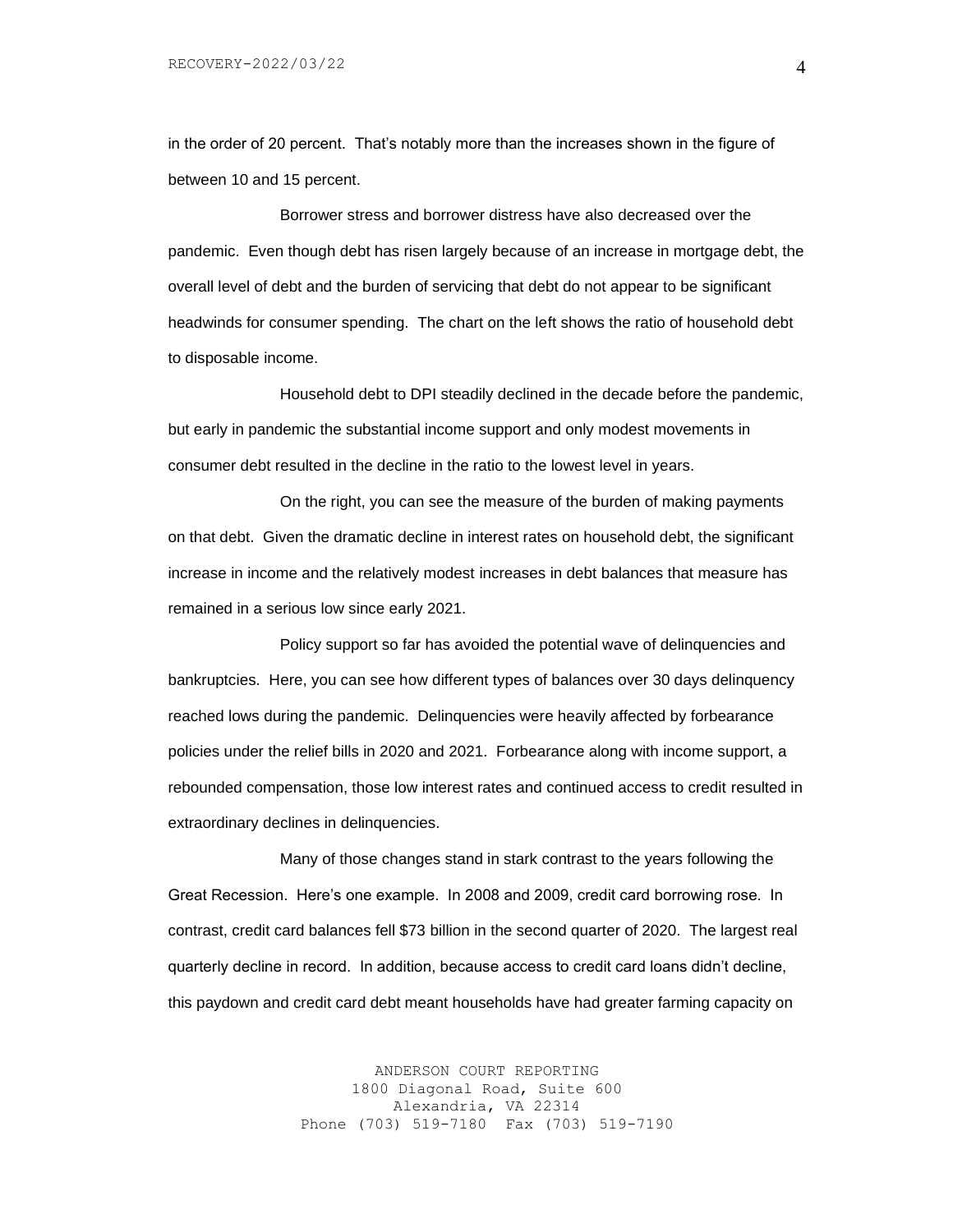the credit cards since before the pandemic.

And we've seen declines in credit card balances across income groups. This is likely the reflection of a few factors. Households used some of the fiscal support to pay down debt. Household have pulled back their spending on services during the pandemic. Automatic forbearance for other categories of debt like student loans freed up money that could be used to pay down credit card balances.

All right. So that was a lot of good news. Some of which may have surprised you. And you can read more or dig into the data on our website, HamiltonProject.org. If you're watching this on our website, you can scroll down for the link. But of course, it's not all good news.

Some households entered the pandemic in precarious financial situations and they will leave the pandemic in precarious financial situations. Many households were not helped by the increase in asset prices. And not all households were reached by fiscal support. Or so far by the labor market recovery.

The pandemic is ongoing, but most federal pandemic related programs have wound down putting household finances at risk as people face new health, employment and financial problems. Add rising inflation and many households are watching their household finances worsen with each passing month.

We need to be watchful of the ongoing headwinds from the pandemic and higher inflation, ensure that the labor market recovery reaches the most vulnerable households and prioritize policies that will make household finances more resilient in the long term. There's more to do and we are not out of the woods yet.

In that I think is a good time to turn things over to the next portion of our event. And I would like to welcome Peter Orszag and Mary Daly. I'll remind the audience that you can submit questions by Tweeting with the hashtage COVIDEconomy or by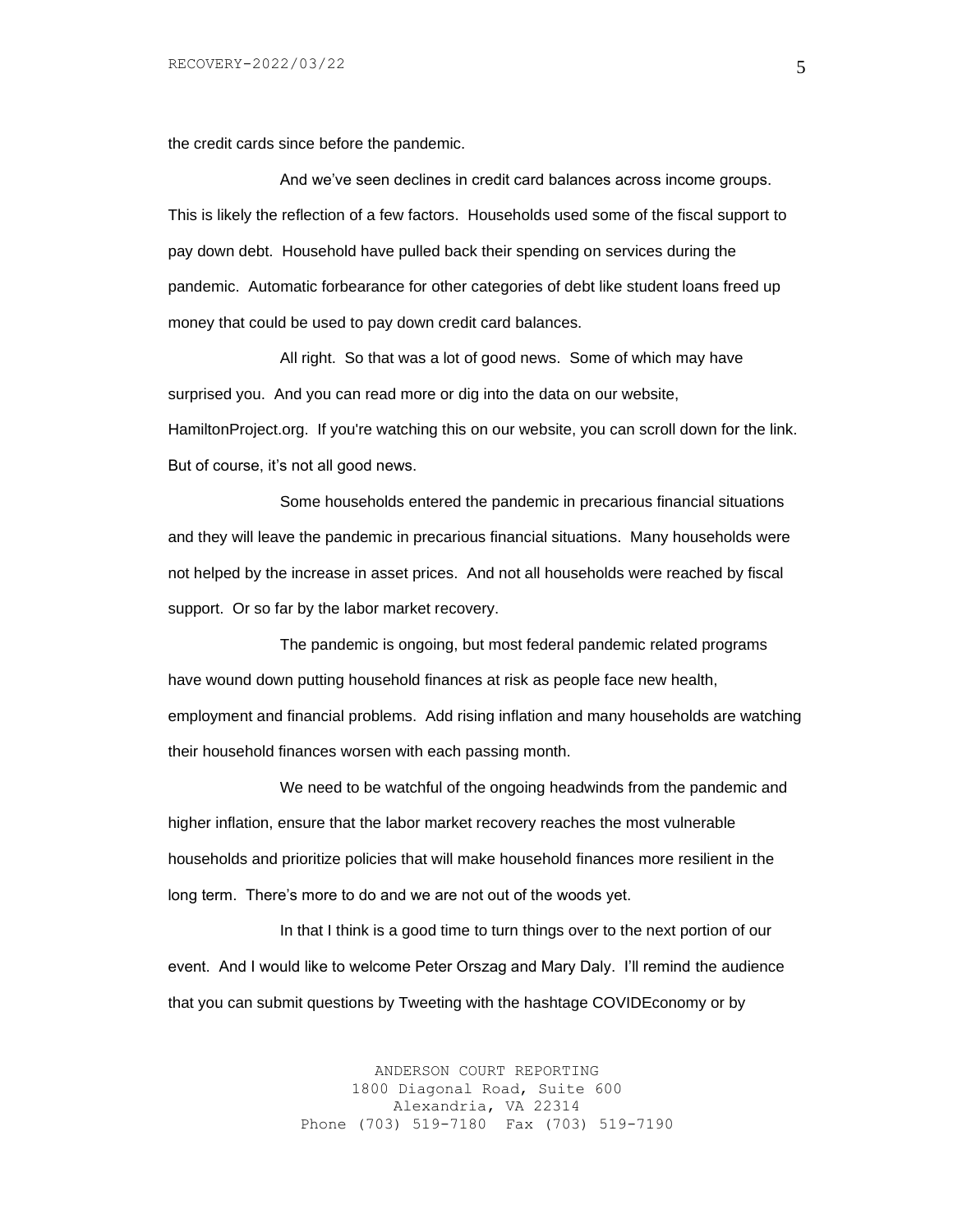emailing [info@hamiltonproject.org.](mailto:info@hamiltonproject.org) And with that, Peter, I will happily turn things over to you.

MR. ORSZAG: Thank you so much, Wendy. And, Mary, delighted to have you with us. Why don't we jump right in? First question, the economy is being hit with two major shocks. One, the war in Ukraine and its impact on oil prices, on food prices and on supply chain logistics along with general uncertainty.

And the second, a potential, you know, the ongoing pandemic and a potential additional wave which we're seeing not only in the U.K. and parts of Europe but especially in China where the zero COVID policy, even though it's being loosened slightly is still causing significant disruption.

So how do you assess where we are in the face of those two significant shocks?

MS. DALY: Well, thanks, Peter, for the question. And thank you so much for having me here.

So you're absolutely right. Those are the two significant risks that are out there. And let me start with the context which won't surprise anyone. I think we're all living this. Every American is living this. We have inflation that's already too high.

So you add to it two major shocks to supply chains that only push up inflation and you get more pressure on inflation. More upward pressure on inflation at a point where inflation is already too high. So let me take each of the risks and I'll start with the war in Ukraine.

And the very first thing to say about that is that, you know, our hearts go out to the Ukrainian people who are suffering through this invasion and this subsequent war. The impact on supply chains is real. These are commodity producing countries, Russia and the Ukraine.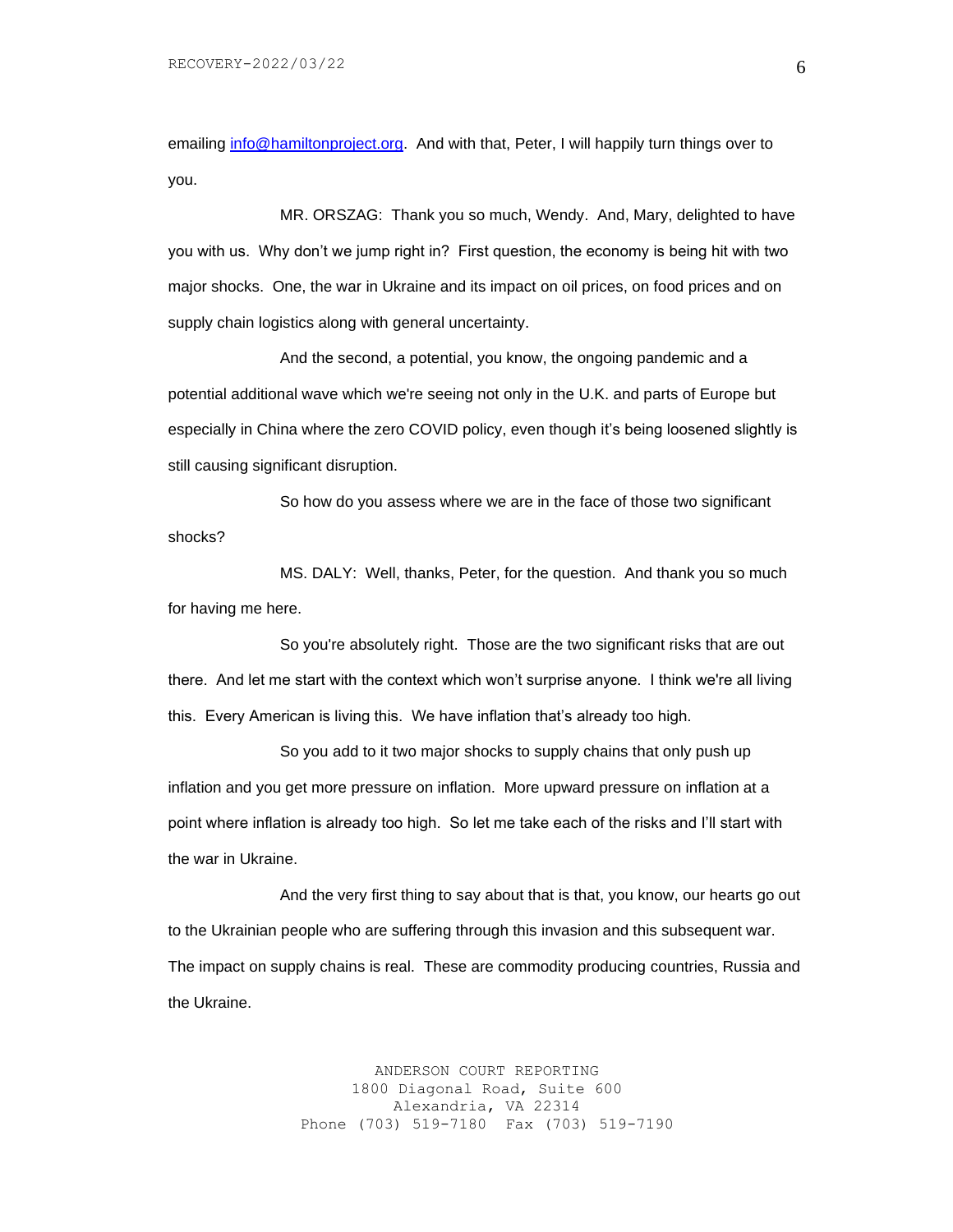We get very many imports from Ukraine and from Russia. And both the sanctions and the lack of availability to produce in Ukraine right now is going to injure and disrupt commodity prices in supply chains even more than it already had been being done by the pandemic. So there's upward pressure inflation.

Now, for many Americans, they think, well, this is, you know, potentially a stagflationary shock because oil price shocks or oil supply shocks can also limit growth. But we're in a very different situation there than we were in the 1970s because we're in that petroleum exporter and that actually means that people who produce petroleum in our country get proceeds from it. So it washes out some of the effects on growth. But certainly, uncertainty is an issue. And we're all, you know, thinking about what will happen in Europe as this war proceeds.

And then, of course, while in the United States, you might walk around and think that we're moving from the pandemic to the end demic stage. In China, that's not the case. It's still definitely a pandemic and supply chains which have, you know, in every -- I think every two months, we say, well, they're going to get better two months from now or three months from now.

And we just keep kicking that can down the road because COVID has stayed with us longer than I think anyone thought. So those are both salient risks to the economy. The main risk I see is on the inflation pressures being more than we want, more than we need and certainly more than we thought just three months ago.

MR. ORSZAG: Okay. So there's a lot to talk about packed in there. But let's just start with the inflationary dynamic itself.

And there is a debate about how much is due to the pandemic and supply chain issues and what have you. And how much is due to U.S. fiscal policy to put it that way. When you look at inflation in the U.S. which is running much higher than previously,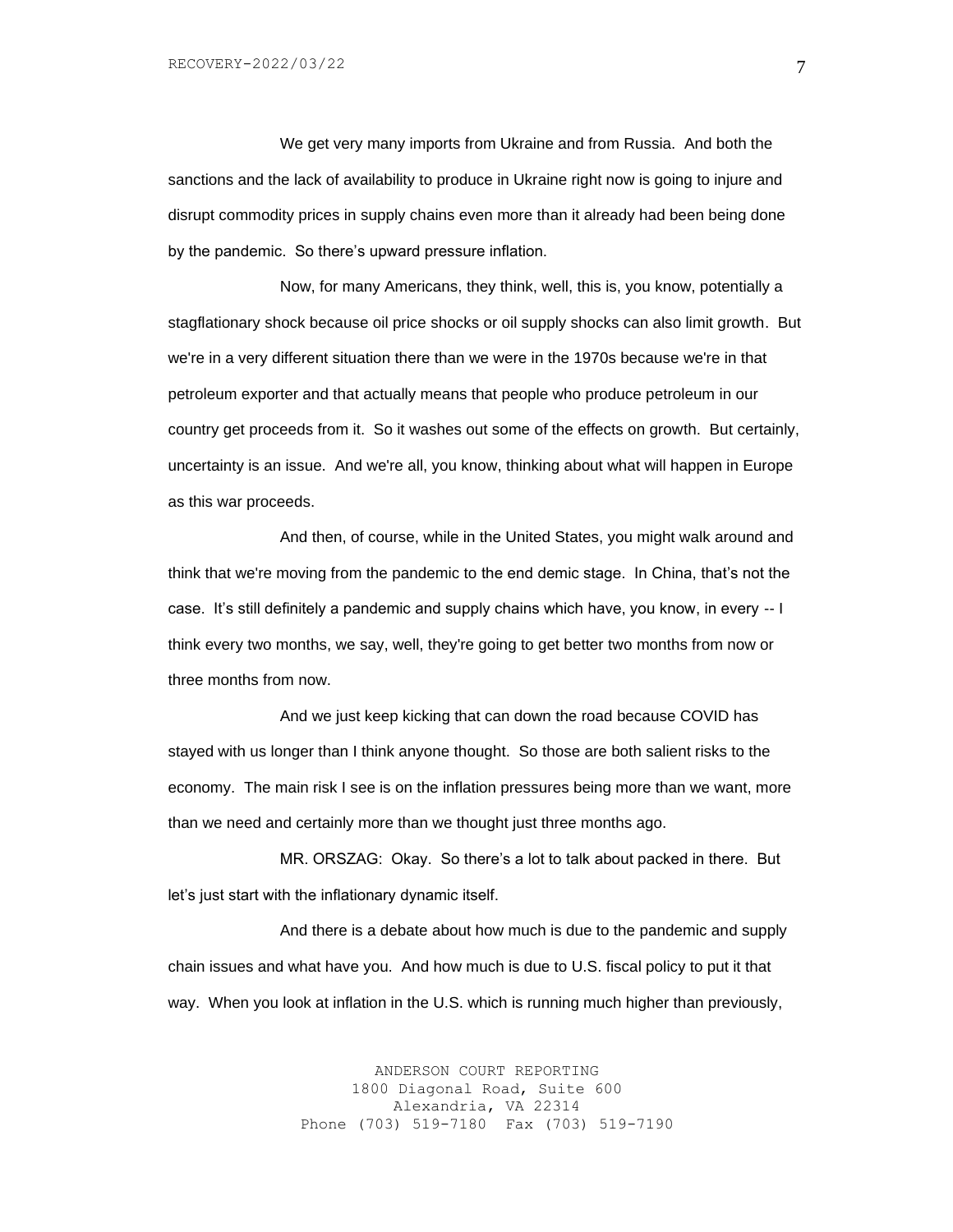but also in Europe which is also up significantly. Not quite as much as in the United States, but still a material increase.

How do you sort through or how do you think about the causes of inflation and how much has been due to fiscal policy here in the United States and how much is not?

MS. DALY: So that's a question that many people spend a lot of time thinking about. And we just published some research today from the San Francisco research team that talks about this directly.

But I want to back up from trying to quantify those things and just start from the foundation, which is the pandemic in many ways is the culprit of this. It's the foundation. So why do I say that? Well, because we had fiscal response and monetary policy response that were meant to support people through the duration of the pandemic. Basically, build a bridge long enough to get as many people across the pandemic as possible. They could restart their lives and not be, you know, destitute because of something from no fault of their own.

So the fiscal response is really a part related to that. There's been infrastructure bills as well, but the bulk of the fiscal that people worry about being inflationary is really a response to the pandemic. And, you know, I think history will be the right judge of this, not me. But here you can look back and you can say, well, we actually weathered the pandemic as an economy better than I think many thought.

And so, if anything the bridge might have been a little longer. Both the monetary policy and the fiscal bridge a little longer than was absolutely needed. But you'd rather be on the side of history that builds it a little too long than the side that built it a little too short.

So now, we find ourselves with policy supported demand, which has remained robust stacked up against a pretty fragile supply chains and production. Even the

> ANDERSON COURT REPORTING 1800 Diagonal Road, Suite 600 Alexandria, VA 22314 Phone (703) 519-7180 Fax (703) 519-7190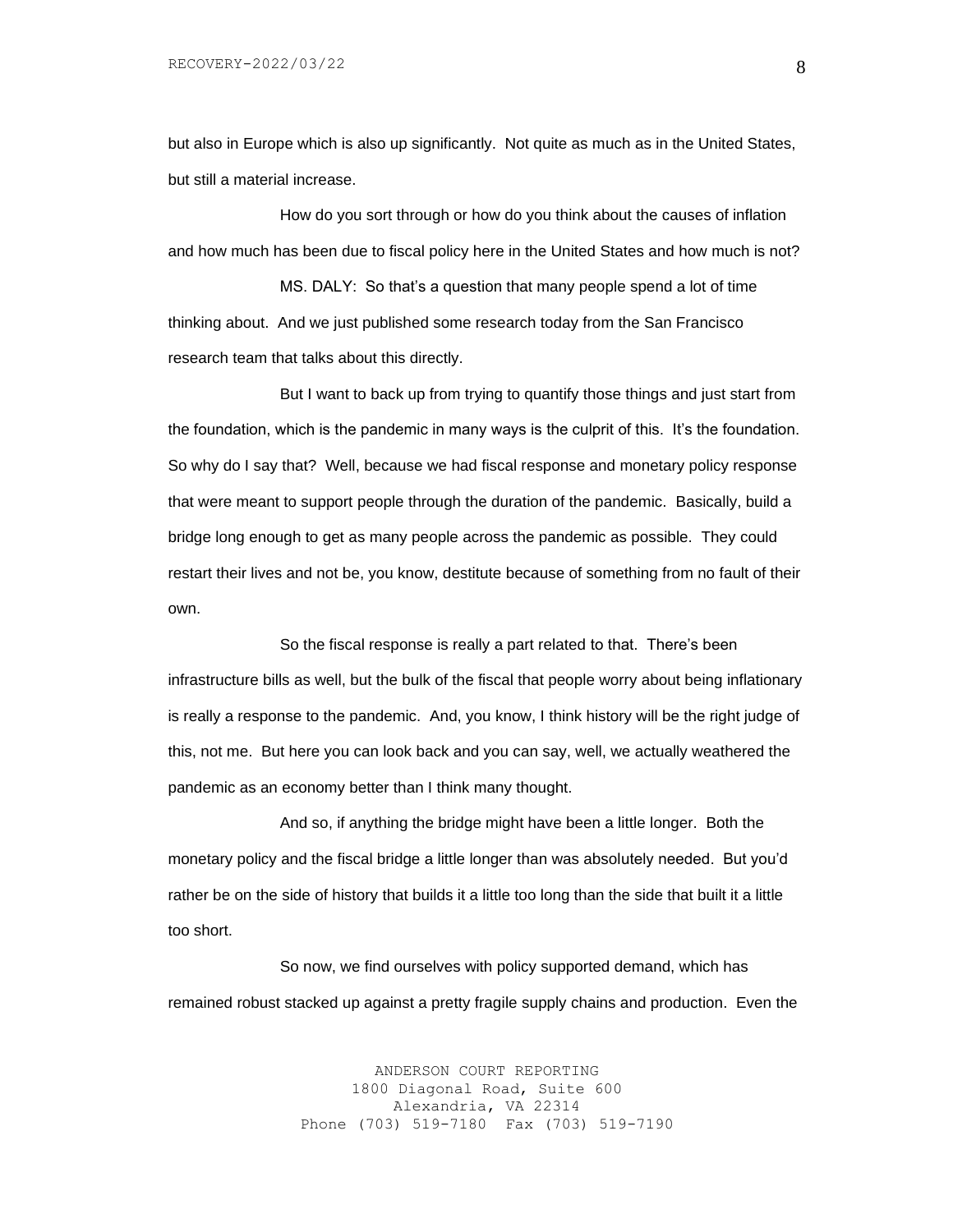economy where people had lots of money to spend and they rotated all that spending to goods rather than services. So this is a recipe for inflation. And whether you're looking at, you know, used car prices or just the reopening of the economy. And now, we're starting to see some services inflation. This is really a factor of the pandemic induced supply demand and balances. It's policy assisted the demand. There was no doubt about that. And now, we have an imbalance.

Going forward, I expect some of this to roll off. The fiscal isn't going to last forever. I think it has actually ended, but people still have this excess savings relative to history. So that will roll off over some period of time. That's going to be helping get demand and supply back in balance. I suspect, I know I'm doing it, that as I can come out of my house and not have to buy only things. I start taking in services. So I get my own spending back in balance. I expect Americans to do that as well.

That will be a release on some of the inflation pressures. And then, of course, the supply chains will hopefully repair at some point. Although, as you pointed out in your first question, the risks are still salient. So in the end, you know, I think it's less about scoring how much was fiscal, how much was the pandemic because ultimately a lot of the fiscal, the lion's share that's, you know, creating some of the pressure on inflation was related to the pandemic.

Had we not had a pandemic, we probably wouldn't have had those kinds of supports being offered.

MR. ORSZAG: So let's talk for a second about some of the other effects for this year. You mentioned that a lot of the fiscal impulse, if not all of it, actually has reversed. And so, that is a constraint on growth.

The demand destruction from higher energy and food prices is another. There are some forecasters now suggesting the U.S. is only going to grow basically at trend

> ANDERSON COURT REPORTING 1800 Diagonal Road, Suite 600 Alexandria, VA 22314 Phone (703) 519-7180 Fax (703) 519-7190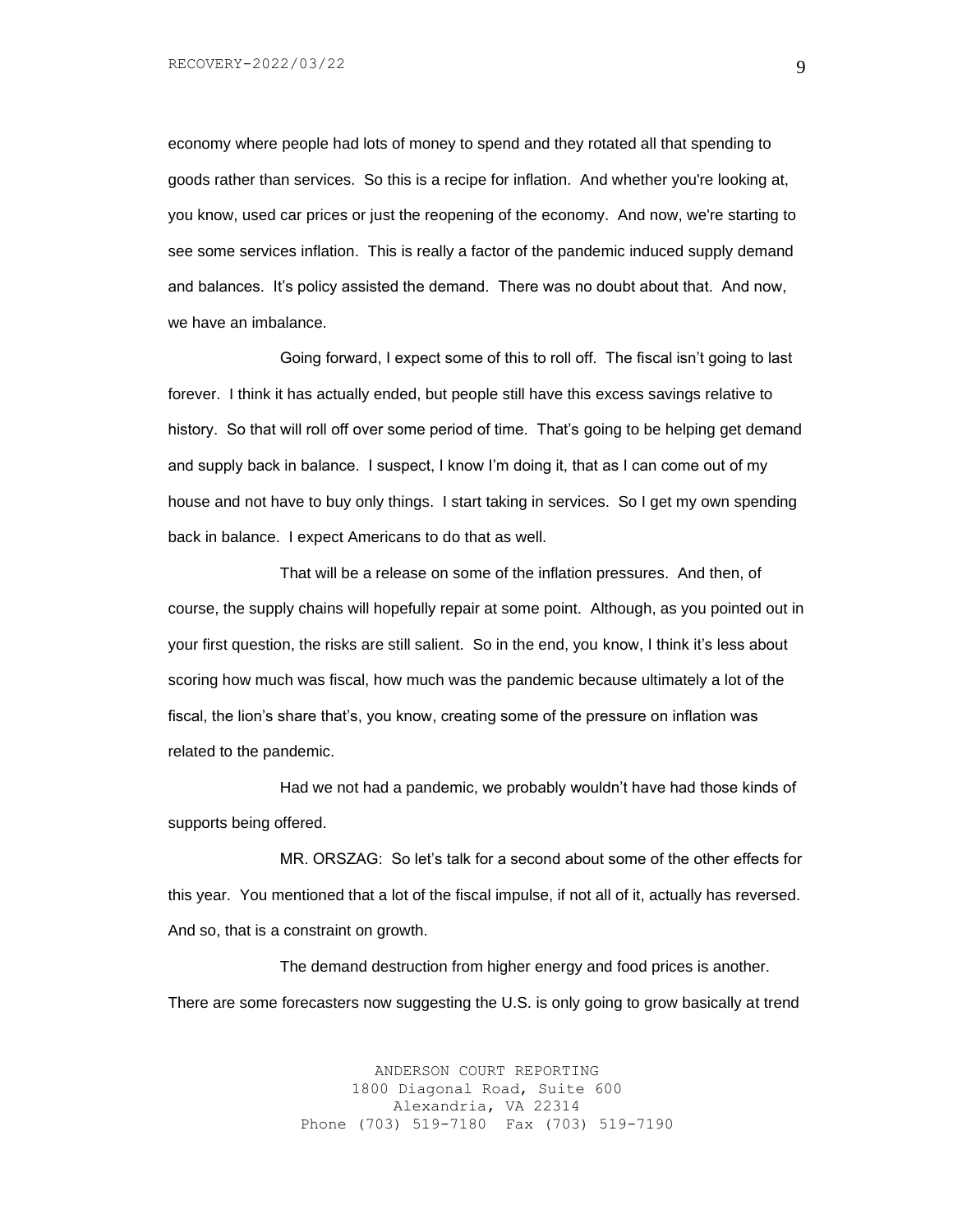for 2022. How do you see the growth prospects as apart from the inflationary dynamic for the economy as you look out today?

MS. DALY: Sure. And I did shave a little bit off my own growth forecast. You know, I thought it would be above trend. I still think it's going to be, you know, a little bit over trend or at trend. And that's very healthy by the way, when we have already inflation.

So getting this economy back in balance where we grow it about trend would be a very good economy. It would be an economy that continues to support a strong labor market and one that wasn't over its sustainable level in a way that would even put more pressure on inflation.

So I think an at trend growth against all the headwinds that the U.S. economy faces is actually quite remarkable and really something we've seen throughout the pandemic. That there's been this basic resiliency of the economy to shock of the pandemic and all the ensuing constraints. And now, forecasters at trend growth basically around two percent growth for the U.S. economy. And some are a little higher. Very few that I've seen are lower than that.

That is actually remarkable when you've got the pandemic headwinds from China and other parts of Asia. You've got the war. You've got all the constraints on supply chains. You've got inflation and to still think that we're going to have that kind of a growth rate, to me is a good sign.

On the inflation side, you know, I expect the policy adjustments, the federal reserve is making along with all the things we just talked about, the normalization of supply and the rolling off the fiscal impulses you say. Turning from positive to at least neutral if not negative this year. Those are all going to be factors that bring inflation down.

But I don't think we're going to get to two percent by the end of the year. I just think we're going to hopefully see -- this is what I'm expecting to see and what we would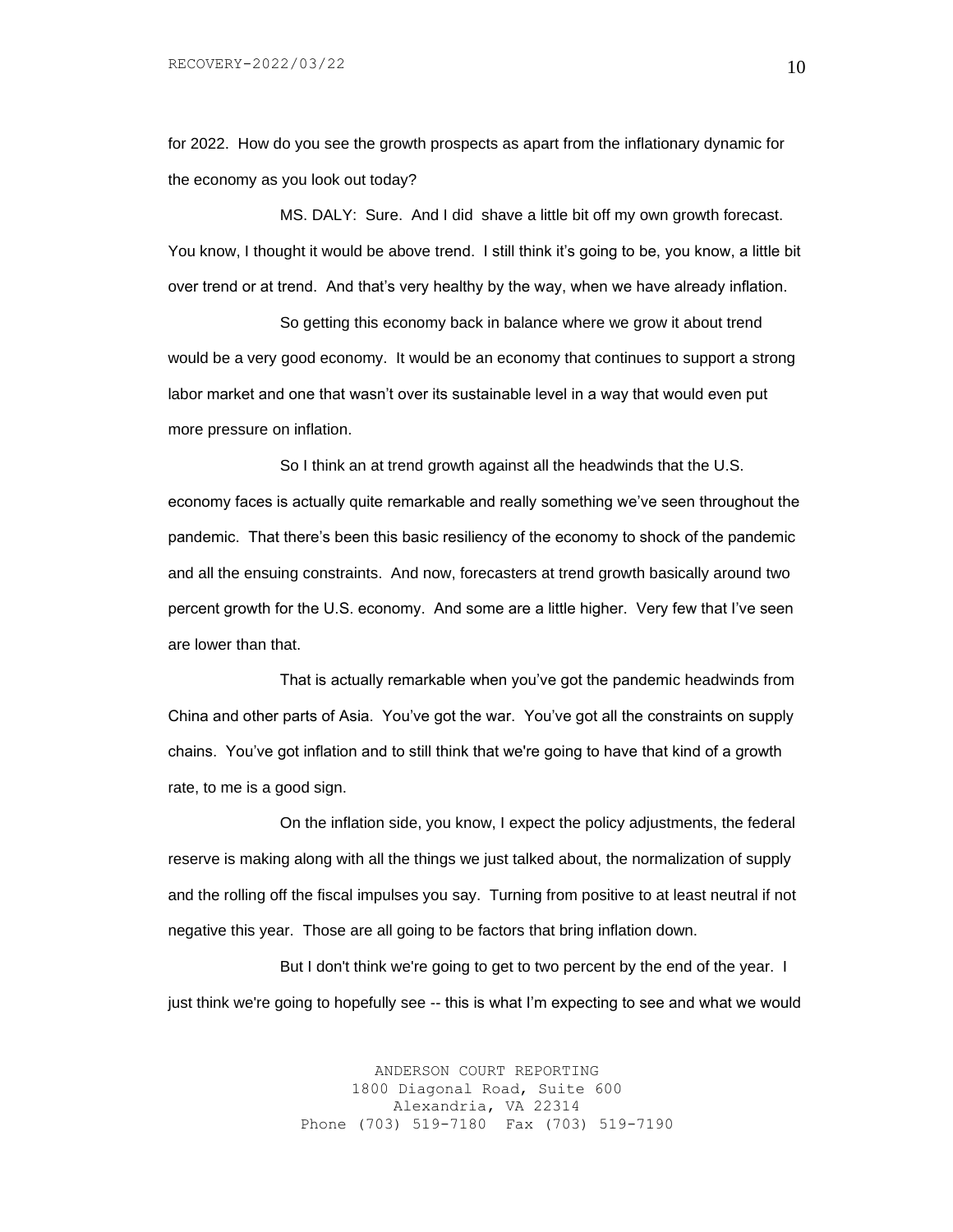need to see -- monthly inflation numbers marching down as policy adjust and these other factors take hold.

MR. ORSZAG: Let me ask you a little bit about that. I mean even over the past week, the fed seems to -- and again, there's a little bit too much, you know, tealeaf reading -- but the feds seems to have shift towards more concern about the risk that inflationary expectations could become anchored at a higher level.

And so, to act more aggressively or expeditiously to avoid that outcome. But if you look at the forwarded inflationary expectations, the five year or so. The expectations of five-year inflation starting five years from now. It's sort of basically exactly where it was. It's been flat over the past few months. It doesn't seem to have moved very much. Ten-year inflationary expectations are up at bit, but they're still at basically two percent.

So if there is sort of a newfound concern is it because of the war? Or are people over interpreting? Or is there something in the data that the market is not seeing?

MS. DALY: So let me speak for myself here and not the members of the community. But I will say that I don't have a newfound fear that we've lost our inflation anchor. When I look at the data you just cited, I see well anchored inflation expectations.

But what I do hear and what I do see is a concern that when something persists for long enough, inflation, high readings on inflation, that that tugs at the anchor. That that tugs at people's sense about is the bad really going to control inflation? And what I've seen repeatedly is inflation that we can link back and we can tie to pandemic related disruptions.

But I'm starting to see that broaden across into services. I'm starting to see it in wage setting practices with a tight labor market that, you know, when firms are having to pay larger and larger wage increases. And workers are demanding higher and higher wage

> ANDERSON COURT REPORTING 1800 Diagonal Road, Suite 600 Alexandria, VA 22314 Phone (703) 519-7180 Fax (703) 519-7190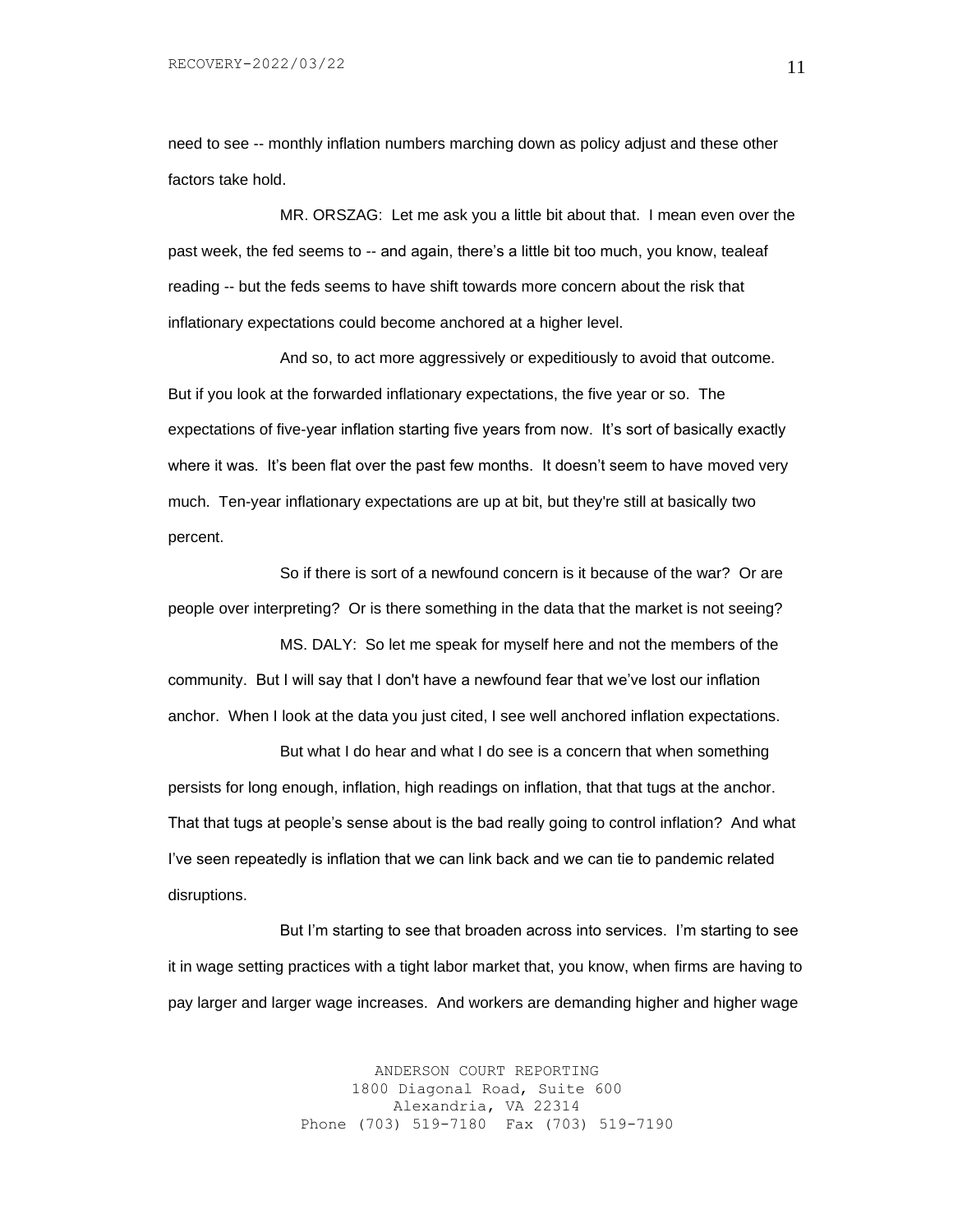increases to offset rising prices that they see at the grocery stores or other places, at the gas pump.

And so, these inflation shocks that you get from the Ukraine war, but also the COVID disruptions in China that just come around again. These are things that put additional pressure on there. So I would say that my own policy views, I would put it this way. My policy views are we got an economy that has clearly demonstrated it can fundamentally work on its own without the extraordinary support we offer.

So it's time to remove the accommodation we've been providing which is again extraordinary support. So that means marching up to neutral and looking at whether we need to go over neutral. So tighten a little bit, restrict the economy to ensure that inflation comes back down. But ultimately, we're in charge of price stability and full employment.

And right now, the full employment mandate seems to be met. The labor market is extraordinarily tight and it's tight for a variety of different groups that have traditionally been underserved. And we find that inflation is far too high. People are thinking about inflation when they get up in the morning. And they're thinking about it when they go to bed at night. And that's actually not price stability.

So that's why I've adjusted my policy stance between say December and March, the last meeting just was -- which was last week. And it will absolutely help solidify the inflation anchor, but it wasn't because I thought we had lost the inflation anchor.

MR. ORSZAG: Okay. And we're going to turn to the labor market in a bit. And I know that's something that the San Francisco fed has focused a lot on.

But let's just for a moment talk a bit about what, you know, just a little bit of retrospective on what might have gone wrong in terms of the belief that inflation would fade more rapidly than it has. Is it just because the pandemic has gone on for longer than

> ANDERSON COURT REPORTING 1800 Diagonal Road, Suite 600 Alexandria, VA 22314 Phone (703) 519-7180 Fax (703) 519-7190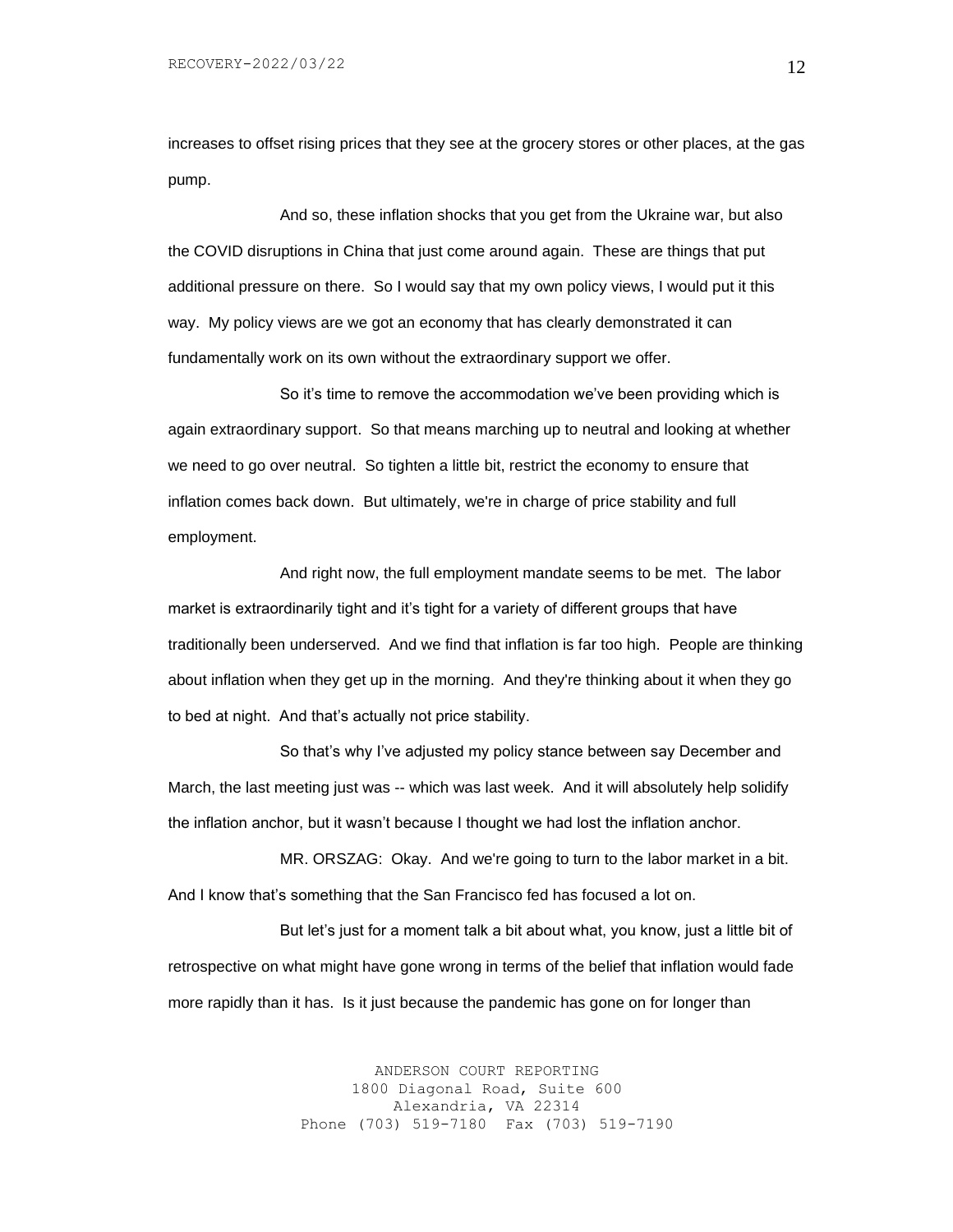expected? Or what's the cause of that?

And I will immediately admit and I'll do this now publicly that I had a bet with Jason Furman about the core PC number for 2022, which I have now prematurely ended because I will be wrong and he will be right. So I'm in the camp also of thinking or hoping that it would have faded sooner than it has. But what's your analysis of why a lot of the predictions from 2021 about 2022 look like they were too optimistic?

MS. DALY: Sure. And I think that's a fantastic question. So, you know, I was one of those individuals who thought that we would find ourselves with lower inflation in '22. That we're going to ultimately end up having.

And so, I've asked myself, where did I get this wrong? What was it that I expected that didn't occur? And there's several things. And so, let me go through them.

So the very first one at the foundation is that I actually thought with vaccinations being as effective as they were and as safe as they have been proven to be that more people would get the vaccine and that we would beat back COVID because we would use the vaccine to really, you know, kill it off. And at least domestically, where we had very effective vaccines and access to them. And that just didn't happen.

And so, we ended up with additional variants that caught hold, Delta, being one of them. That really, you know, put us back into these semi-lockdowns again. Nothing like the first one, but still we limped along in terms of shaking this from us. And then we had Omicron too. And you know, this put people back in their homes again.

And so, it just -- you think about that globally where the vaccines haven't been as effective or the take up has even been lower. And COVID has just lasted for much longer than I anticipated it would given that we had remedies to help, you know, move it away from us. So that didn't happen.

So the second thing that didn't happen is that I expected that as we were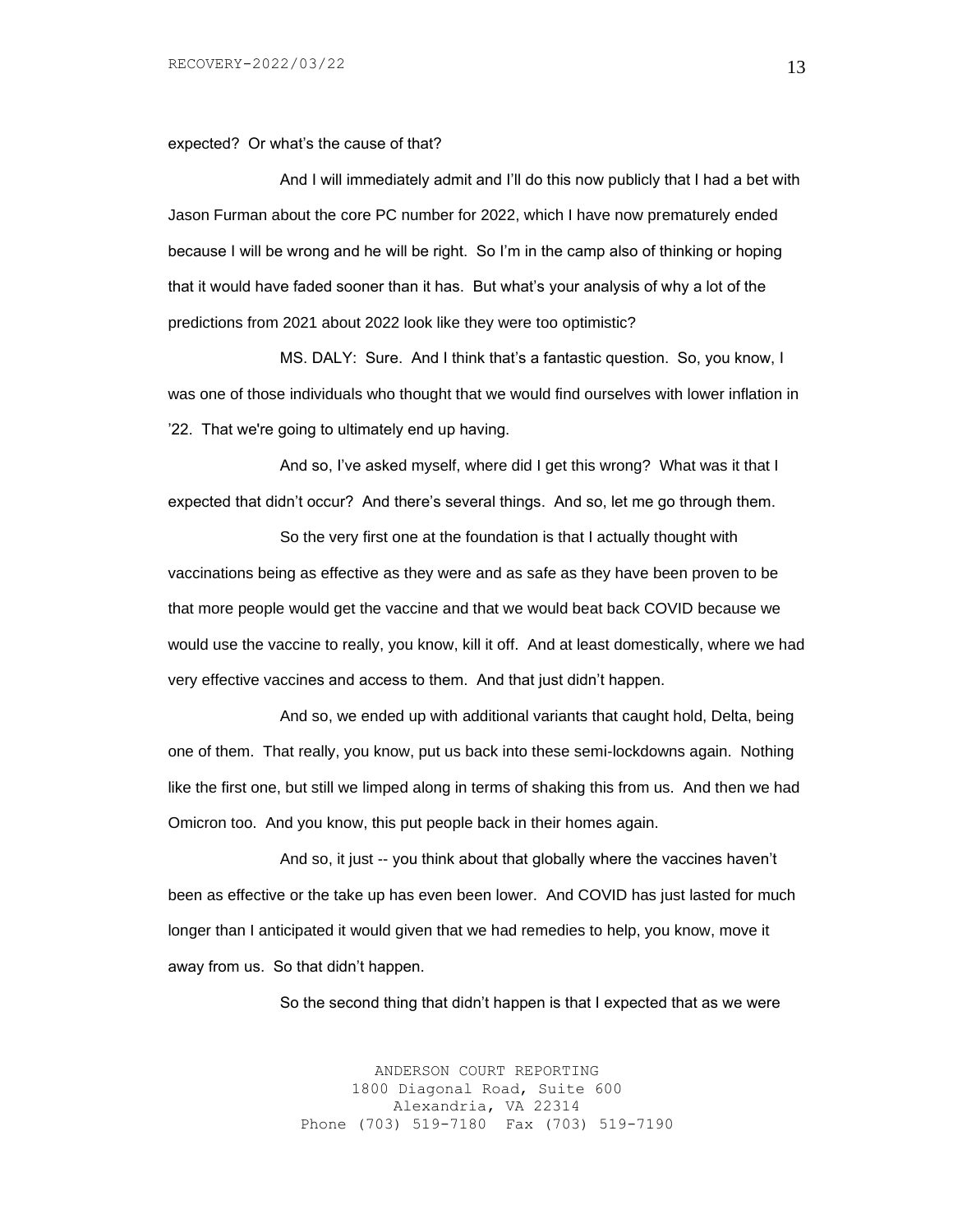able to go back to school. And our kids could go back to school and they could stay in school. That we would find that those disruptions would relax and that moms and dads who were providing kids and also other kinds of, you know, elderly parents, community members. You know, they would find themselves ready to return the labor market. And labor supply would come back up which would ease some of the pressure in the labor market that we still see.

So I expected us to have this labor supply recovery and we just haven't seen that. So that's another place where I didn't anticipate that so many people would stay persistently out of the labor market even as conditions improved. And I didn't expect that the supply chains would take so long to recovery because COVID would still be with us.

And then the finally thing that I didn't expect is I didn't expect people to continue spending so much on goods and that over rotation. I mean, the American consumer has been incredibly resilient and incredibly interested in purchasing things when they couldn't purchase services.

And I've been one of those people. So but, you know, I thought at some point we've all got -- as many pelotons as we can possibly use. And yet, we still see things, this goods rotation for our purchases, you know, dominating what we're talking about. And all of those things contribute to the duration of the inflation ratings we're seeing. And the labor market, the wage growth, et cetera, the tight labor market puts the pressure on wages.

So these things are just here for longer than I expected. And while I continue to think that they will ease up at some point, what's true now is inflation is persisted for long enough that people are starting to wonder how long it will persist? And we know, you know, I'm a student of history. If you read about the 1970s, it took a decade really to get inflation expectations anchored at a really high level. The cost of painful correction. It took many, many years.

> ANDERSON COURT REPORTING 1800 Diagonal Road, Suite 600 Alexandria, VA 22314 Phone (703) 519-7180 Fax (703) 519-7190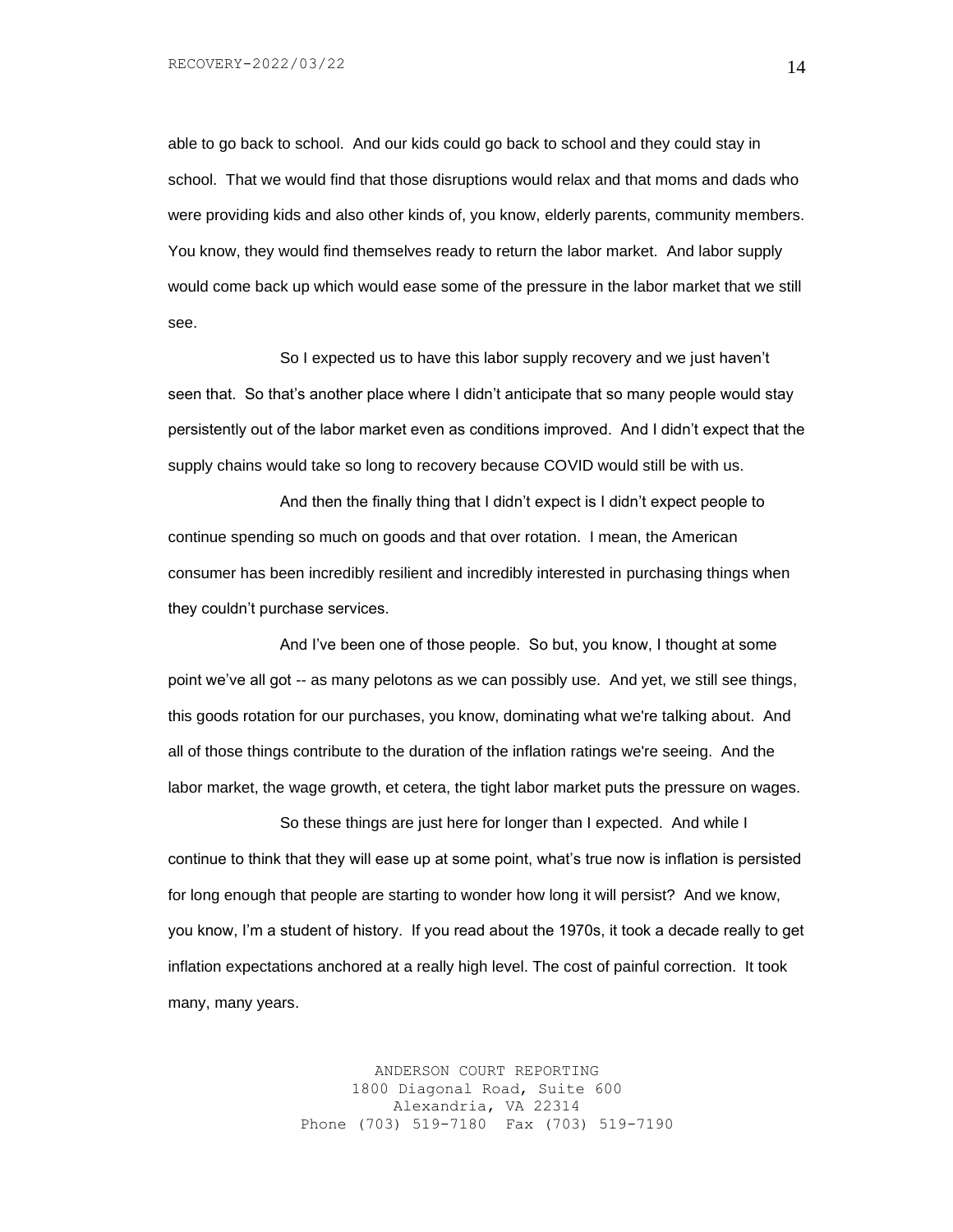But we've had it for one year and I'm already focused on, let's make sure this doesn't get embedded and we see those longer running inflation expectations start to drift up. So I'm reassured that they haven't yet, but I'm mindful that if that happens then we get ourselves in a cycle that makes it harder to correct.

MR. ORSZAG: Okay. And I want to turn to the labor market in a second, but just one more question about how to think about the current state of financial markets and growth prospects which has received a bunch of attention which is the yield curve. And in particular, the fact that the 10-year yield relative to the two-year yield is hovering around zero. It's still positive, but it's down significantly.

Yesterday, Chair Powell said, don't focus on that. Focus on kind of the nearer terms, 18 months. The yield curve out over a much shorter duration. What's your view of whether it's useful or not to be looking at the yield curve in terms of whether we're on the precipice of a recession?

MS. DALY: So either the correlation research and I will distinguish correlation from causation. The correlation of yield curve inversion and recessions is, you know, I think missed one over the course of its history of being correlated.

But that's not causal as all of us know. And the causal research finds very little evidence that one creates the other. That an inverted yield curve causes a recession. There's just factors that occur that would make that correlation a positive.

So when I look at the yield curve, I actually ask a different question. I ask why are the 10 years low? You know, why is the yield on 10 years low? And there, you could look for factors and you can -- they're understandable factors. So one is that we have a flight to safety. You know, we are still the reserve currency. And so, we're a safe place, a safe haven when we have geopolitical disruptions. We have pressure on our longer-term yield.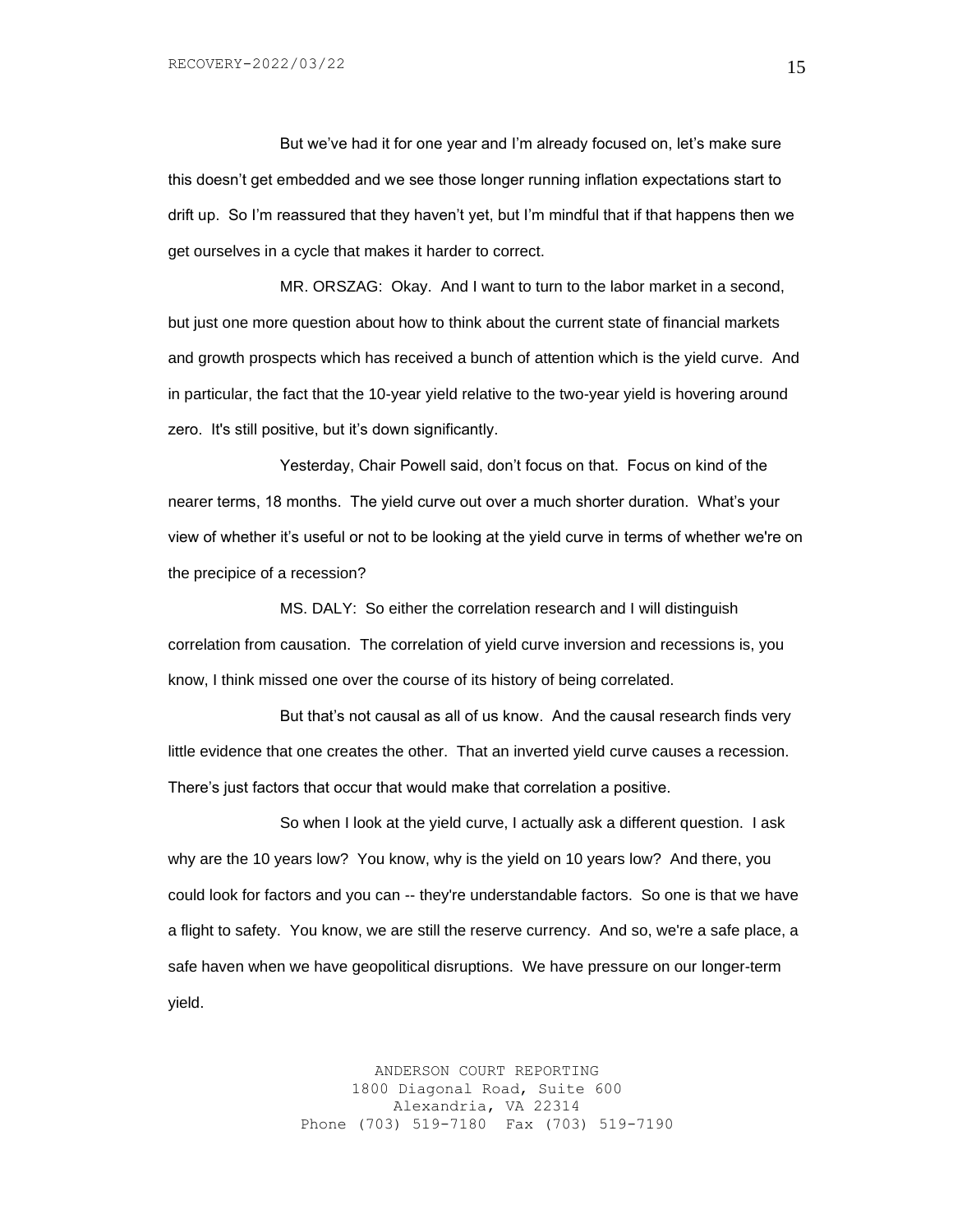The second is, and I think this is something that's important, is that, you know, markets don't expect us to have an unanchored inflation expectation that will create this longer running inflationary cycle. They don't expect -- and if you look at the yield curve and you read anything from that tenure, there's not a sense that we're going to have a runaway inflation that persists forever.

I think there's a little part of that. And I don't want to be too -- I don't want to put too much in there. That would be hubris. But I do think that that signal is not there. That these are the signals that financial markets, at least expect inflation to get under control in the longer period of time.

And so, with Chair Powell is referencing is the literature on the inverted yield curve in saying that what's really more material is the two year and a shorter duration, not 10. You know, the shorter part of the yield curve, the shorter durations. But I guess the main thing for me is I want all the things that go into the yield curve.

The yield curve is a piece of information but it's not an infinitive piece of information. And what I see out there is that markets seem to understand. As do businesses and households who I talk to on my regular work. They seem to understand that it's time for policy to adjust. That the fed is on track to make these adjustments. To get the economy and the policy right sized again. And that that's going to happen even though we have these uncertainties around the Ukraine. And we have the uncertainties around the pandemic. It's still time to tighten policy in the United States.

MR. ORSZAG: Let me ask you about the first factor that you listed there which is the dollar as the world's reserve currency and kind of the flight to safety.

There are some people who are worried that the impact of the surprisingly strong sanctions against Russia during the war in Ukraine may cause other countries, China, India and others, to seek more of a replacement to the dollar. Sebastian Mallaby and the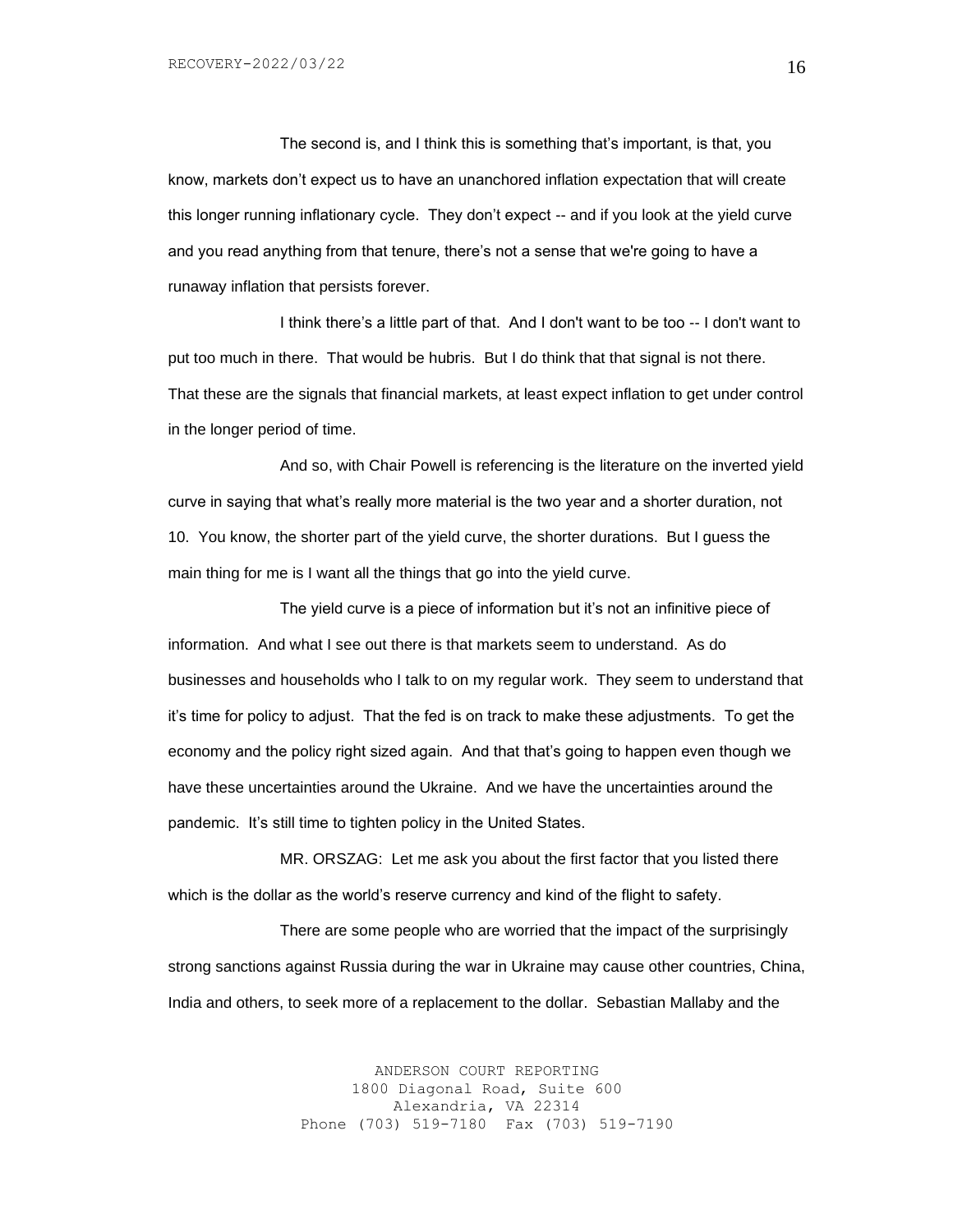Washington Post this morning or yesterday argued that's pretty much an idle concern because there's no other place to go really other than the dollar or the Euro which are both participating in the sanctions.

So how do you evaluate the prospects for the dollar as playing this key role in the global economy? And is there a risk that central bank reserves and basically the role of the dollar in the world economy will change over time?

MS. DALY: So this is a good time for me to remind everybody that we don't make dollar policy. There's no dollar policy at the fed. We don't talk about the dollar. We don't talk about the movements of the dollar at the Federal Reserve.

But I can as an economist back up and say, you know, how do I think about being a safe haven? And it ultimately always comes back to property rights. Do countries think that they can get their liquidity? Get hold of their assets when they invest in a country? Even in conditions of stress?

And that's ultimately what creates a safe haven currency or safe haven asset. And so, that hasn't changed in all of this. Is if you invested in the United States, you buy bonds, you can get them. You can get your money back and return those things. And so, that's ultimately what I think is the driving force. And I will leave it to others to figure out, you know, what kinds of additional pressure we might face because of different political decisions that we've made, important ones, of course.

But that's ultimately what it comes back to. And I would say give the same answer if we were talking about alternative digital currencies and other things. Ultimately, this is about property rights and do you expect to get your money back when you invest it in a country? And in the U.S. we have a long history of doing just that.

MR. ORSZAG: I would note the exception would be if you're Russian and not in the sanctions list right now, but point taken.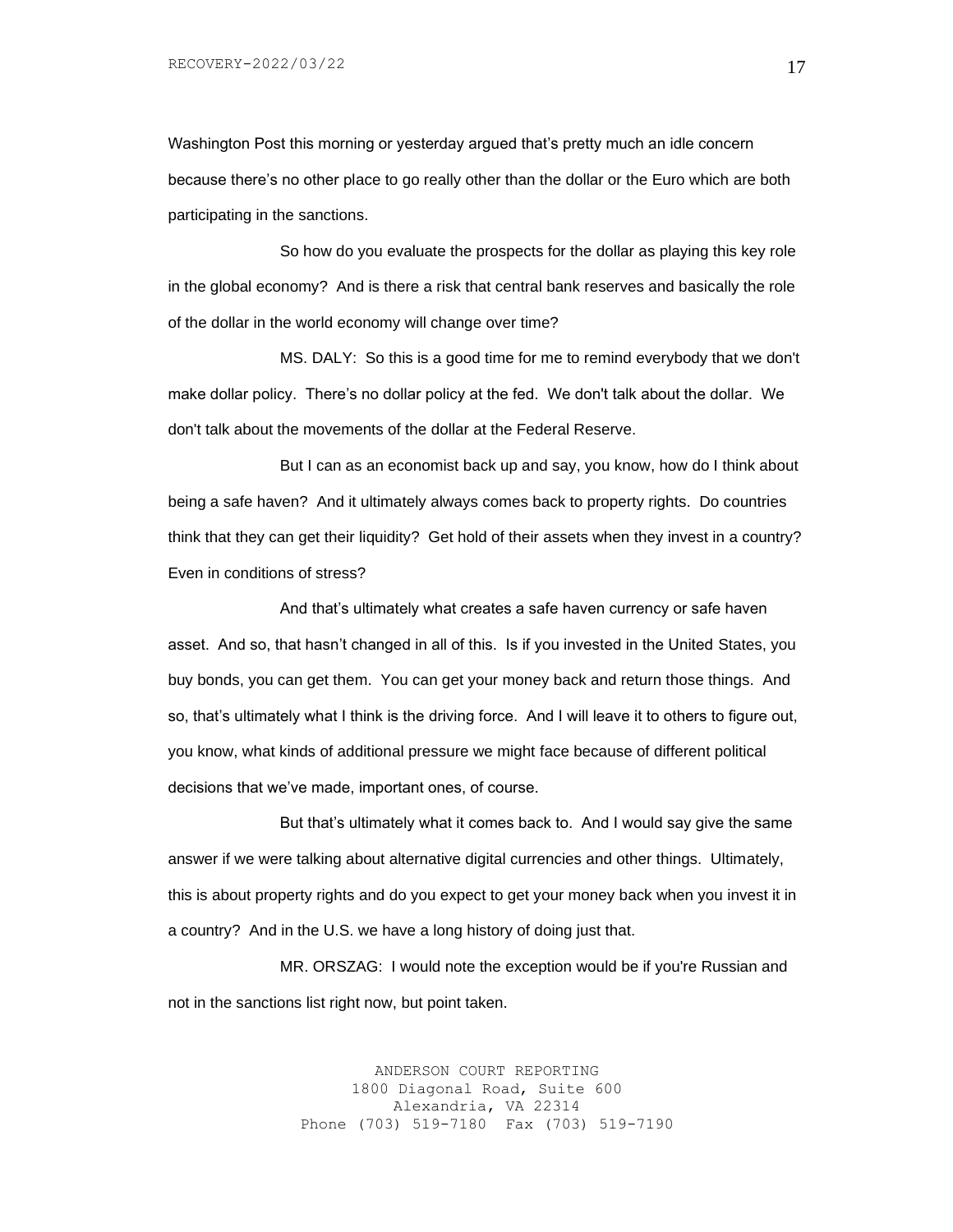Question for you. Let's turn to the labor market because that's been an area of a lot of your focus at the San Francisco fed included before you became president and CEO. So there currently are 11 million job openings in the U.S. Talk to us a little bit about how you see the dynamism in the labor market. And what would you be hoping for in terms of the number of job openings to be in a more sustainable place?

MS. DALY: Well, that's a terrific question. I mean, you know, I get asked a lot by -- so one of the things I do as a federal bank president is I spent a lot of time talking to businesses and labor unions and community members.

And you hear an interesting thing right now which is if you're in labor, you're saying, well, what's wrong with this job market? This is pretty good. Yeah, this is the first time we've seen rapid wage growth in our area. It's the first time we have a pick of jobs. And so, why is this not a good outcome?

And my answer is because it's ultimately hard to sustain, right? It's really hard to sustain the economy when we find ourselves with, you know, firms. It's a regular occurrence now that firms will make an offer. And before the person even starts, they go and work somewhere else. And so, they're just -- you know, this is so much turn and so much, I guess something that used to be only incurred in dating is now occurring in hiring, which is ghosting.

Where you hire a worker. They don't even show up for the first day. And so, these are things that ultimately are inefficient in the economy. They make -- you know, firms are spending a lot of time on trying to figure out how to get workers and retain them. And there's so much turning. There's really no chance to gain productivity and productive output. You know, inputs to get output.

And then on the labor side, I'm seeing, you know, people leave jobs very quickly. And it's actually something fascinating. So I think the dynamism is good. But I was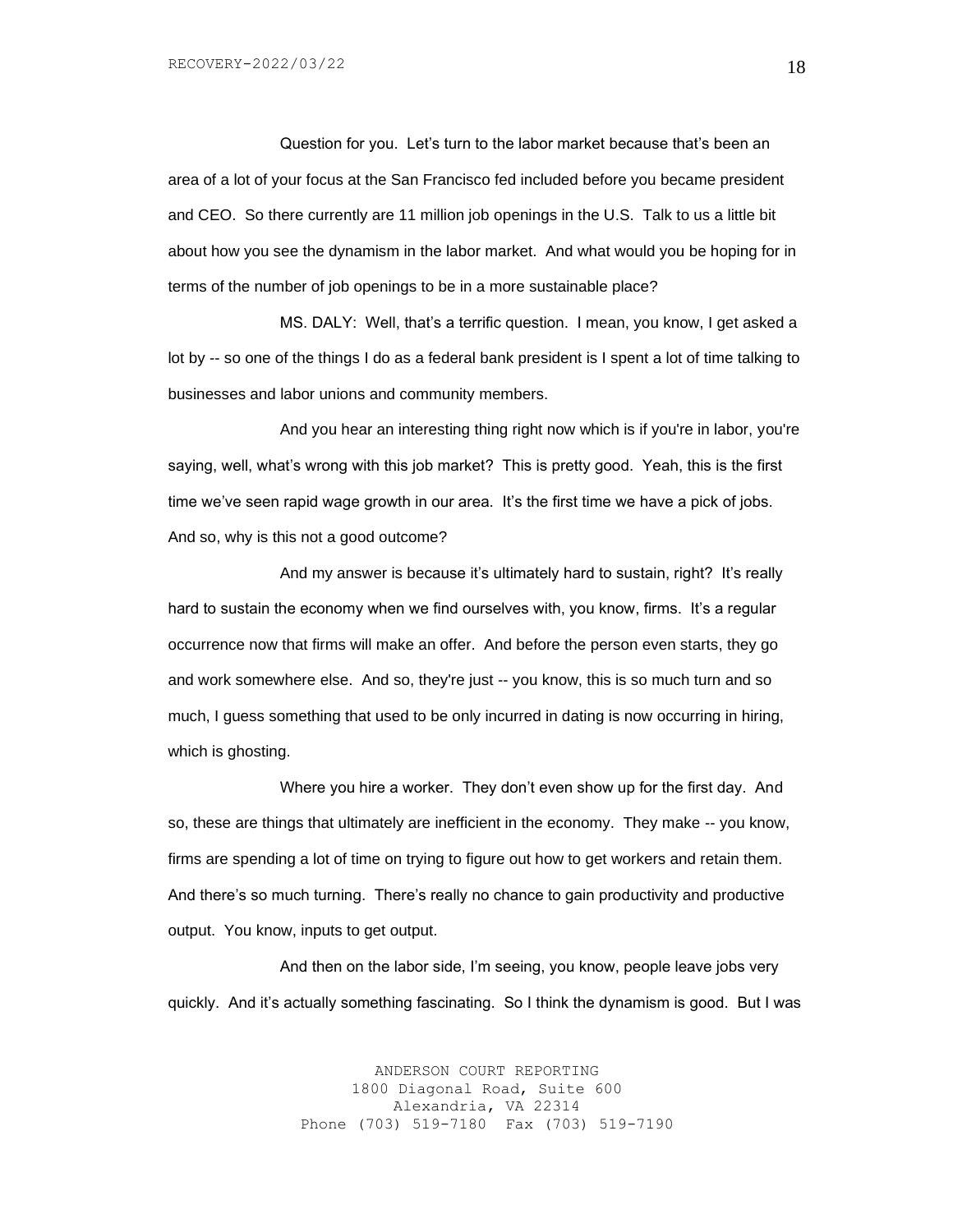meeting with some young people and they're changing jobs every three weeks. And I said, well, what are you going to put on your resume when you go to find another kind of job? Well, they hadn't really thought of that.

And it was sort of like an outcome of these job market searchers just like auctions. And you can auction every day. It's a spot market in labor almost. They are not ultimately what's good for the long run. Sustainability of the economy. In addition to pushing up wage inflation, which could ultimately shove price inflation. Putting us in sort of a vicious cycle. It's just not a very sustainable way to manage the economy.

So I see dynamism out there as good. I see the labor market as very strong. I also see us in a reallocation period where we're trying to figure out what's the longrun demand that people have for goods and services. And how do we get workers positioned for that?

These are all things that will hopefully work themselves out over the next year or two as we transition out of the pandemic. But the American labor market has been remarkably resilient. And I hope that it remains that way as we go through this. I think it will. That's my goal is to create smooth landing with policies so we can have it be that way. So that all those individuals who have not yet come back from the pandemic will have places when they rejoin the labor force and they are looking for jobs.

MR. ORSZAG: Okay. So a bunch of more questions on the labor market. I would just note for everybody tuning in that you can send in your questions in about 10 minutes or so. I'm going to turn to your questions. We have a bunch that are coming in and that were sent in ahead of time.

But, Mary, let me ask you a little bit more about the labor market because one of the other puzzles has been that over the past, you know, two decades there's been the declaration of the death of distance and you can work from anywhere. And yet, even in

> ANDERSON COURT REPORTING 1800 Diagonal Road, Suite 600 Alexandria, VA 22314 Phone (703) 519-7180 Fax (703) 519-7190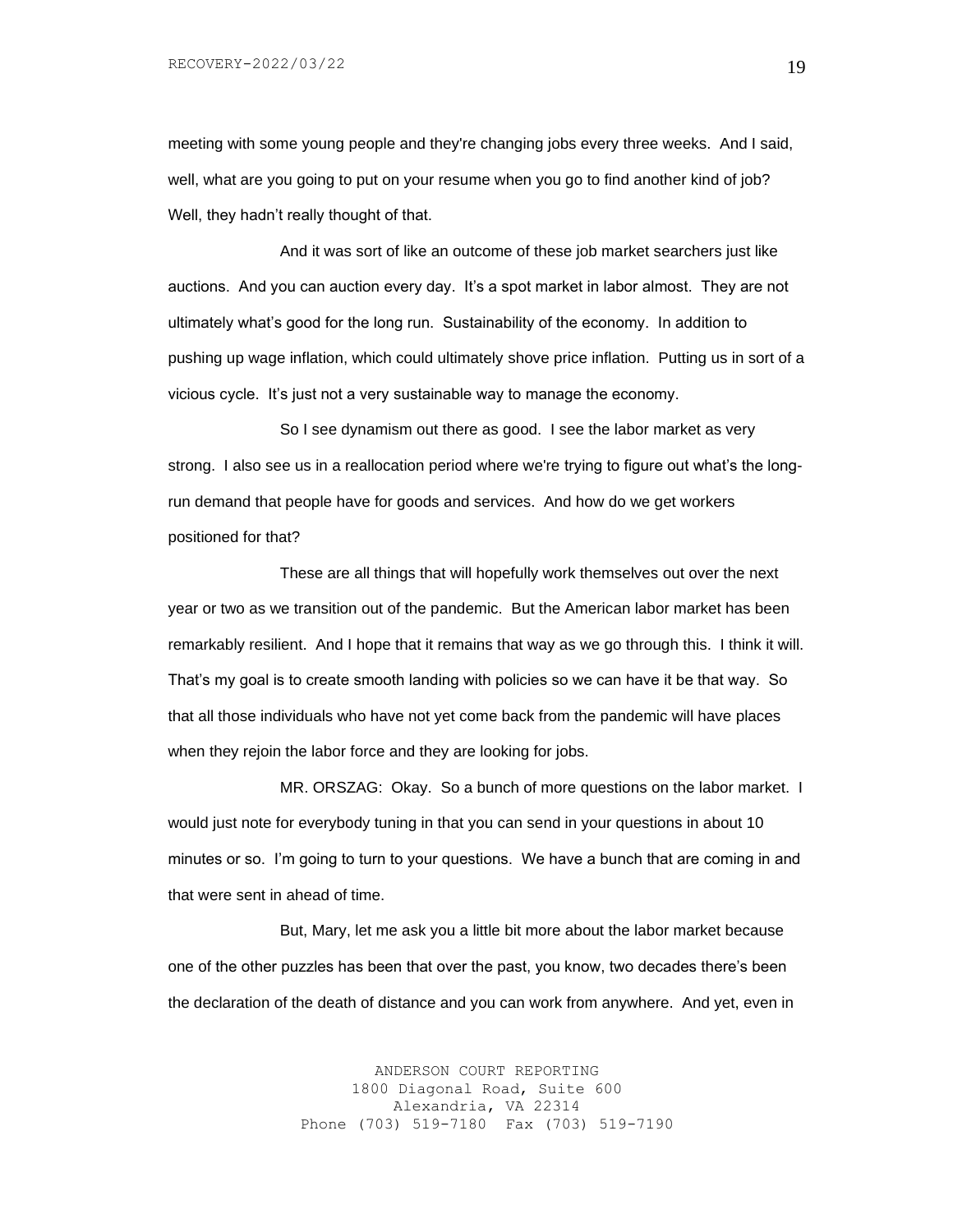the places -- and you know it well because it's in your region. Where there are hubs of innovation. Silicon Valley being perhaps the most famous.

It has still been a very localized labor market where the in-person coffee chats kind of matter. Do you think that's going fundamentally change going forward post-COVID?

Or are we still going to be, you know, in an era where despite all the hoopla about people moving all over the place and working from anywhere, geographic mobility has been declining for several decades. And the in-person experience in a localized labor market still seem to matter? Do you have a view on how that might evolve?

MS. DALY: Yeah. The first thing I'll say is that, you know, I feel like we've lived four lives through the last two years of the pandemic with this.

So in the beginning, I heard from all of our business contacts that we'll never go back to the office. Then I heard, we're going to bring everybody back to the office. Then I heard we're going to bring only a few people back to the office. And now, we're seeing waves of people coming back to the office.

And we just brought everyone back in a hybrid style two weeks ago here at the Federal Reserve Bank of San Francisco. And so, here's what I have learned in the two weeks we've been back in hybrid. People like the flexibility of being able to be home on certain days or live other places or go and see a family member and be able to work remotely for a while. And they also like the in-person contact.

And labor markets are fairly local despite the fact that some people want to live in a rural area and work in a city. But all of these things I think we will have another year or two to figure them out fully and across the economy. But I think what will come through is that we'll want a little of all of those things. There won't be a right model that emerges tomorrow and that's the one we'll all adopt.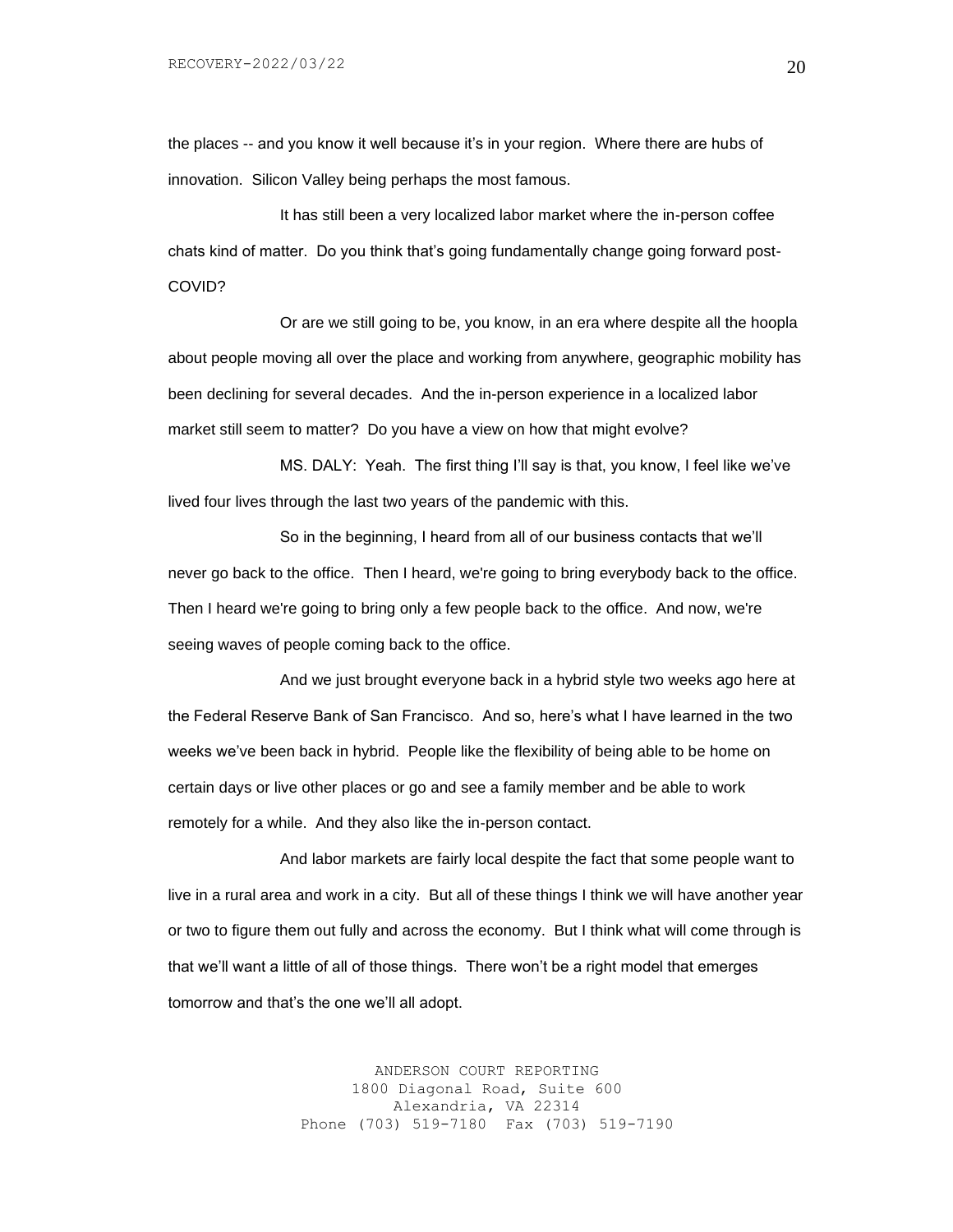What will happen, I think, is that we'll find that the flexibility is actually a much more inclusive way to run a labor market. That divisible labor is a little more inclusive as well. That, you know, we might want -- we've got people wanting to do part time because they found that in the pandemic, they went part time and they like part time.

And so, a divisible hour. So we're not so rigidly attached to 40 hours, Monday through Friday. Having -- some people like working in the morning and the evening and taking the afternoon to do things for their family. That's completely reasonable. Having people live in different locations and only come, you know, two days a week to the office or one day a week or three days a week. Whatever suits them. But having really, we call it here purposeful presence.

When we're here together, let's be purposeful about it. The worst thing you can do to people is make them get in the car or on a train, public transportation or even on an airplane, commute and then sit in an office by themselves zooming with people. That's a terrible outcome.

So what I see is we're all going to experiment. We're going to try things out and we're going to find models that fit people's lives. And my hope there, frankly, and I'm an optimist by nature, but my hope is that we'll find ways actually increase the labor supply in our country because we're not making people fit a specific mold in order to work. We're allowing them to have a mold that works for them but still recognizing they have productive labor to offer.

MR. ORSZAG: By the way, just as an aside. I think I saw that FLMC met in person for the first time recently. If that's correct, I think --

MS. DALY: It's true.

MR. ORSZAG: Yeah. So just talk to us a little bit about how the Fed itself whether that changes the dynamic in the room? How the Fed itself functions virtually versus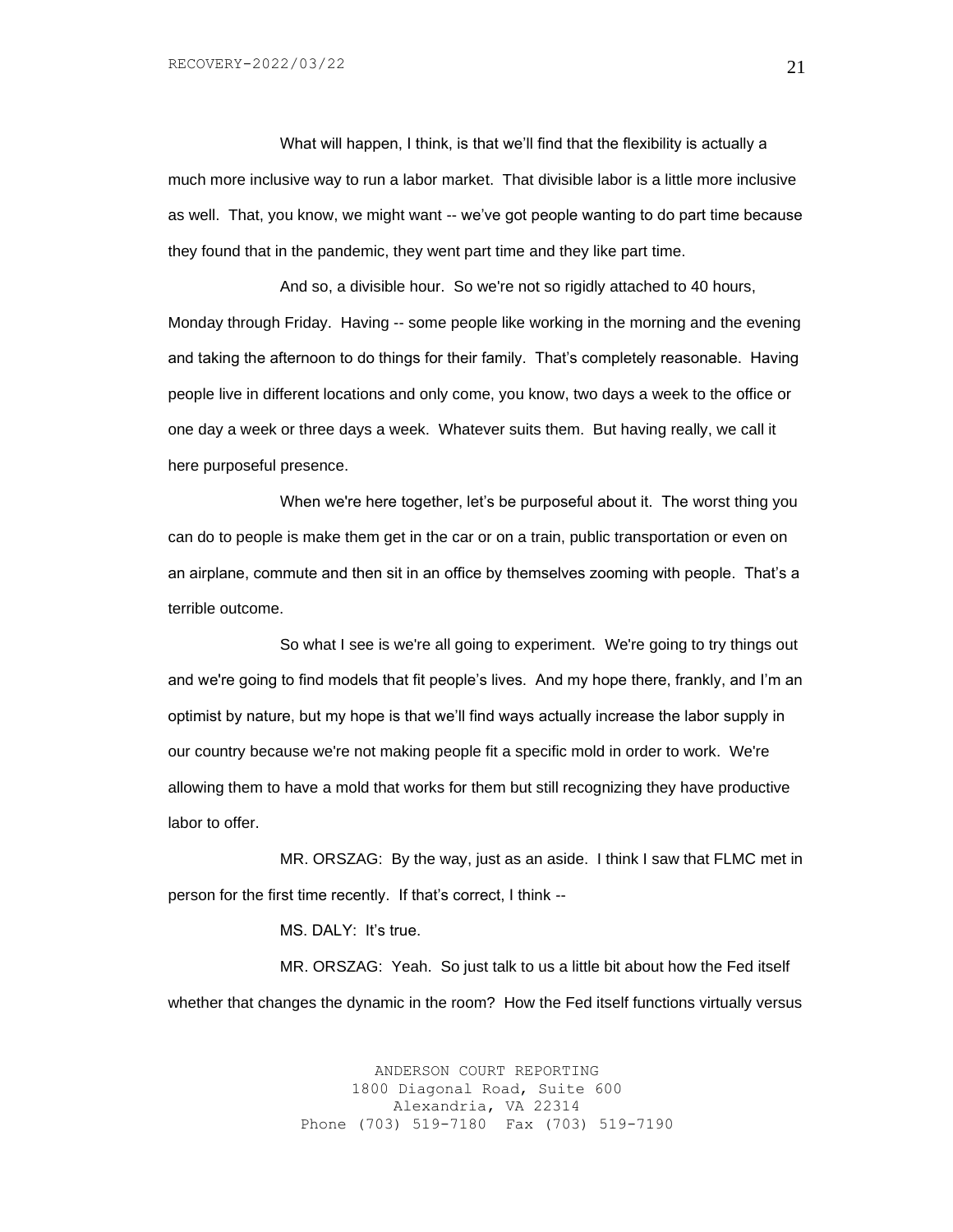in person?

MS. DALY: You know, it's really fascinating. And I'll speak more broadly then just about the FLMC. So we were able to do all of our work. We'd go out. You know, we were one of the first banks to go out because we had, you know, cases in the Bay area. So we went out really early in March of 2020.

And the FLMC stopped meeting in person in that same month. The last FLMC I had done was January 2020. And now, this last meeting was the first one I had done again, March of 2022. And in all of those times, we continued to have conversations. We continued to do what everyone is doing. All the centers here are doing. Zooming, using, you know, every program you can imagine to do -- and learning new skills so that we can have all the important conversations we need to have and do all of our important work for the American people while we're at our homes.

I mean so many of the news interviews I did were from my dining room table. And I had a broken wrist at the time trying to prop up my iPad. So we would learned to do all of that. And so, the work hasn't really changed. But what's changed, and I think you notice when you said we're back in person, you saw a smile on my face. What I miss is just the coffee time conversations, right?

The you break from any meeting. You can imagine any meeting you go to, you break and you have a minute to say, hey, what are you working on? And how are you thinking about this? And so, it's that spontaneity that creates innovation. I think creates thinking. We were lucky at the FMLC because we had -- we knew each other already. We had time with each other under our belts. And so, we're using that capital, that relationship capital. We're living off that.

But think about the new people you introduced to, you know, teams or processes. They don't have that relationship capital so well built up. And I think that is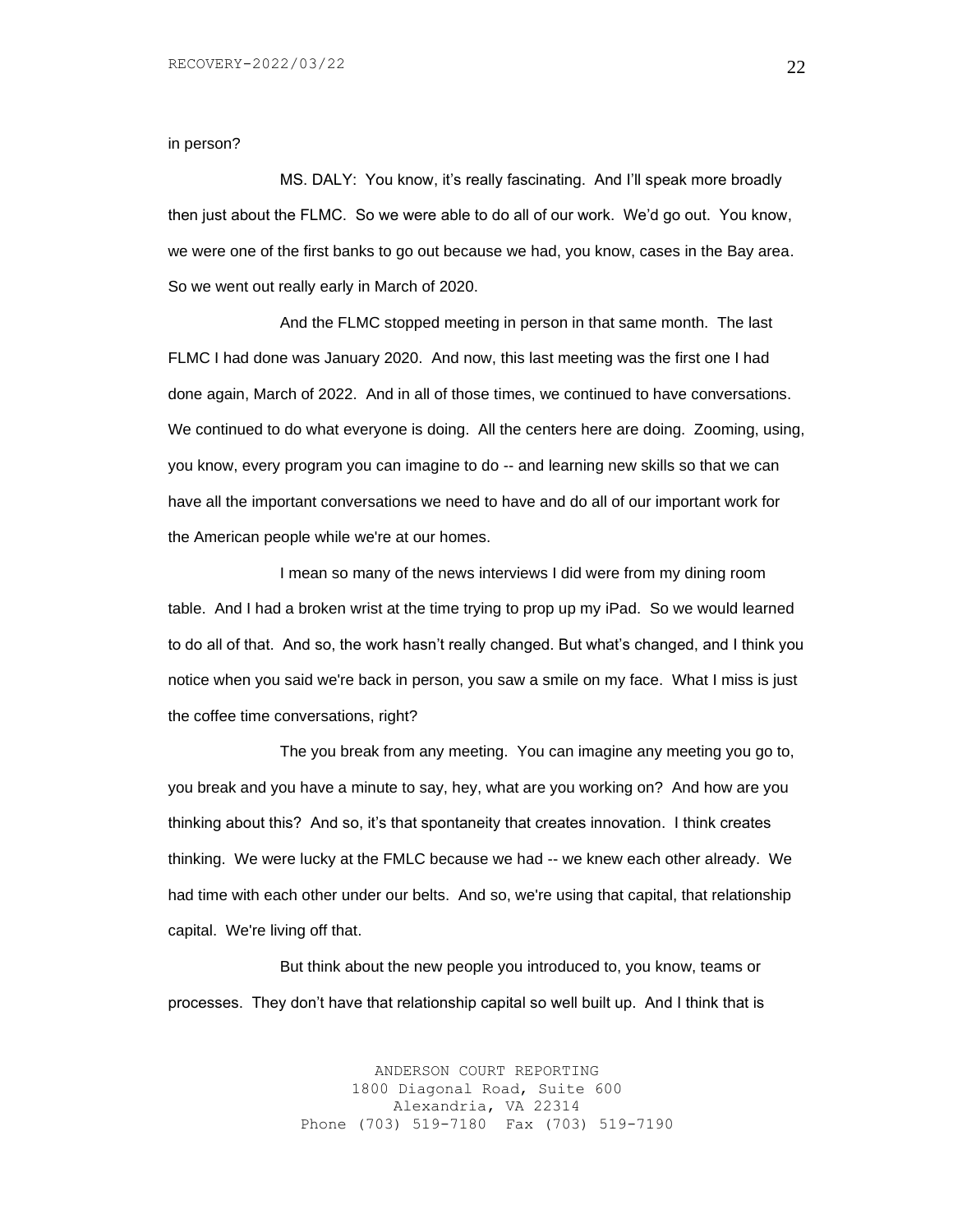another aspect of being together. So I loved being in person. I was smiling from the time I got there until the time I left for having that in-person experience. And it's something that I think is really valuable. It's why we are doing hybrid in I think every bank and board of governors is going to a hybrid model. So we get the best of both worlds.

MR. ORSZAG: Okay. Before we turn to audience questions. Just one more on female labor force participation and the research that the San Francisco Fed has done on the link between school closures and school re-openings and female labor force participation.

First, could you just characterize that for the audience? And also, to the extent that schools have re-opened and you may not have seen the full impact of the labor force uptick that was hoped for. What might explain that?

MS. DALY: Yeah. So the thing that we find and, you know, many researchers have found is that these disruptions to school are really critical because it's childcare, right? It's a form of your children are cared for while you can go to work. And if you have to do the childcare and Zoom schooling is -- you still have to provide the childcare.

Very few children I know, and I know a lot of them, are good at Zoom schooling all by themselves. Especially when they're younger, but even as they get older. So you need, you know, parental help whether that's mom or dads. But moms still in our country take on a large fraction of those responsibilities. So these are disruptions.

And those things matter for labor supply. And I can just also reflect on my own experience in my organization, running the organization. Moms are stressed. Dads are stressed too. But moms are really stressed because they're thinking do I have to pick -- I mean, I had a situation where one mom had three kids. One was on a COVID watch, one was home quarantined, the other had to get to school.

So you've got all these -- one is in a special classroom for the COVID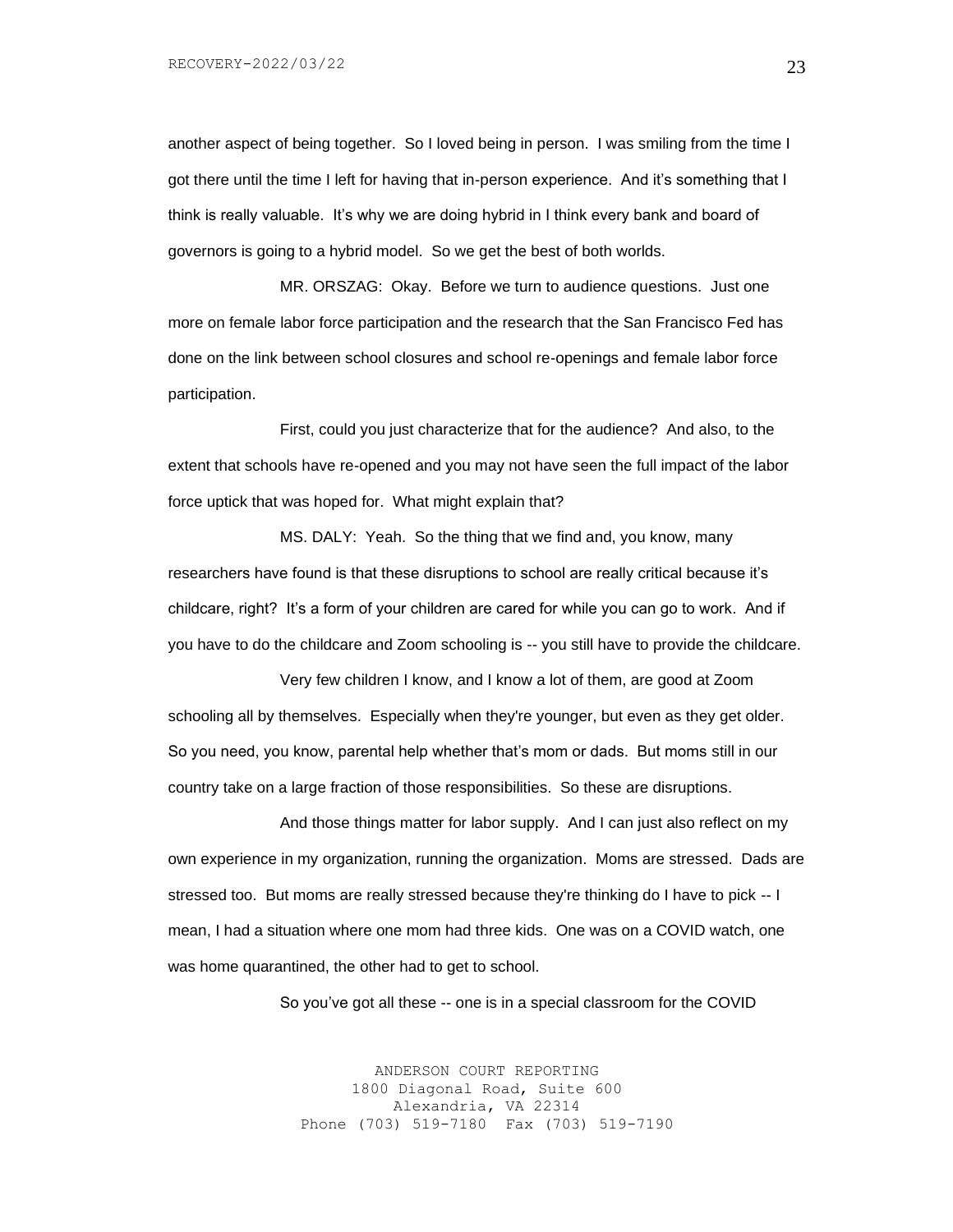watch, the other one is home and the other one has to get to school and go for a regular day. This is a lot of stress. And it matters for labor supply. And now, we see schools reopening definitely. But we're just now -- I mean we just came out of our masks a couple of weeks ago here in San Francisco.

And in other parts of the country, you're easily sent home if you've got an exposure or you've got the same thing as here. Your kid gets quarantined. You've got to take care of this. So I don't think we're past COVID yet.

And I think that's why moms and dads everywhere say, well, we don't want to change anything yet because the worst thing you can do is really say, well, I'm starting a new job. I'm all in or going back to full time. I'm all in. Oh, and now I have to miss the next three days because I've got to go take care of my child or my parent or whatever it is.

So that is material. And I do respect women to come back to the labor force when there is some breathing space so that the tradeoffs aren't so severe. Right now, I just say the tradeoffs are too high.

MR. ORSZAG: So we have a question partly in response to the Hamilton Project research that was released earlier today on the increase in household savings, but also partly related to your depiction of the economy still growing at least at trend. Which is fundamentally why don't people feel better about this economy?

It seems like performance despite the inflation is very solid at the least. And yet, the mood is perhaps not fully reflective of that. Do you have any views on what might explain the disjuncture?

MS. DALY: Sure. I will offer a few views. You can come back and see if I'm right down the road.

But here's -- I mean sentiment is an interesting thing. Sentiment's guide to things that are really on people's mind. And so, we aren't fully through the pandemic. You

> ANDERSON COURT REPORTING 1800 Diagonal Road, Suite 600 Alexandria, VA 22314 Phone (703) 519-7180 Fax (703) 519-7190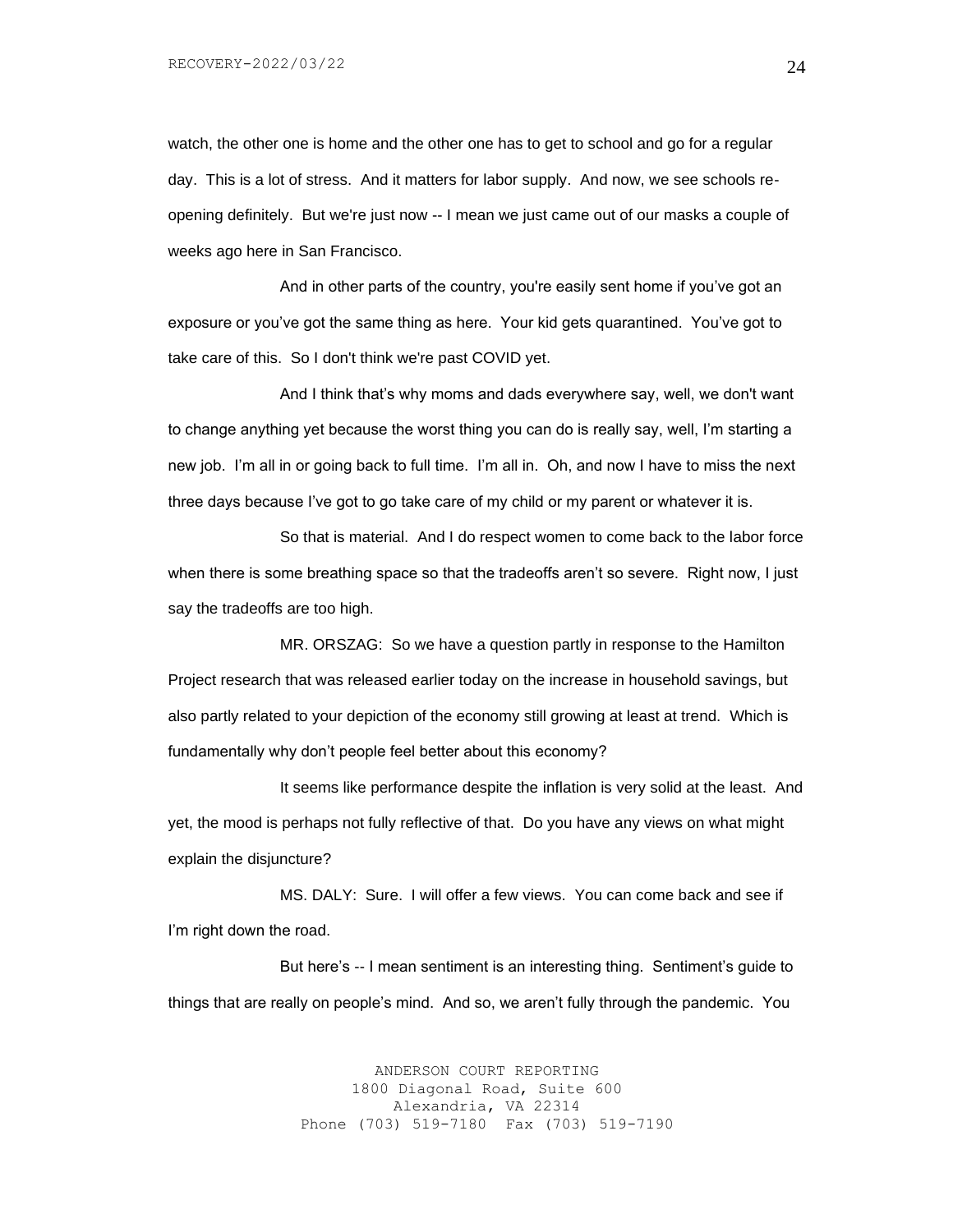know, the new variance. I mean you're open the paper every day and you see concerns that maybe those will come here. So we're not completely through that. We haven't fully been able to go back to our lives.

We have a lot of inflation. That is a hard thing for sentiment, right? When you go to the gas pump. These are, you know, what I would refer to as pocketbook prices. Food, gas, housing. These are things that hit people directly. And what they're seeing is, you know, in Bay area gas prices are over \$6 a gallon. And the down average in the nation, they're up \$4 a gallon. These are pretty hard things for people. And then they see their price of food go up. Those are kind of decrease sentiment, of course.

And then the war. I mean the war is a lot of uncertainty. While it hasn't had a direct effect on our shores, you know, many of us known Europeans. Many of us know Ukrainians and it's a lot of stress that environment. And just we had something that we had to think about for a long time.

So you put all of those things together and I think how could it be otherwise that sentiment would be a little weak. But the economy is fundamentally strong. And when we find ourselves with inflation coming down, I think you will see sentiment go up. But for now, it doesn't surprise me. Sentiment is shaky, but it is remarkable how resilient the economy has been.

MR. ORSZAG: You know, one more question on the economy which is about Northern California in particular. I've been to San Francisco and to Palo Alto several times over the past few months. And frankly, Embarcadero feels a little bit like a ghost town and Palo Alto feels like it's sort of back fully. That might be a misleading antidote.

But talk to us a little bit about how Northern California is doing relative to the rest of the country. And how much variation there is within Northern California.

MS. DALY: So the thing that Northern California is it's got a lot of tech. It's

ANDERSON COURT REPORTING 1800 Diagonal Road, Suite 600 Alexandria, VA 22314 Phone (703) 519-7180 Fax (703) 519-7190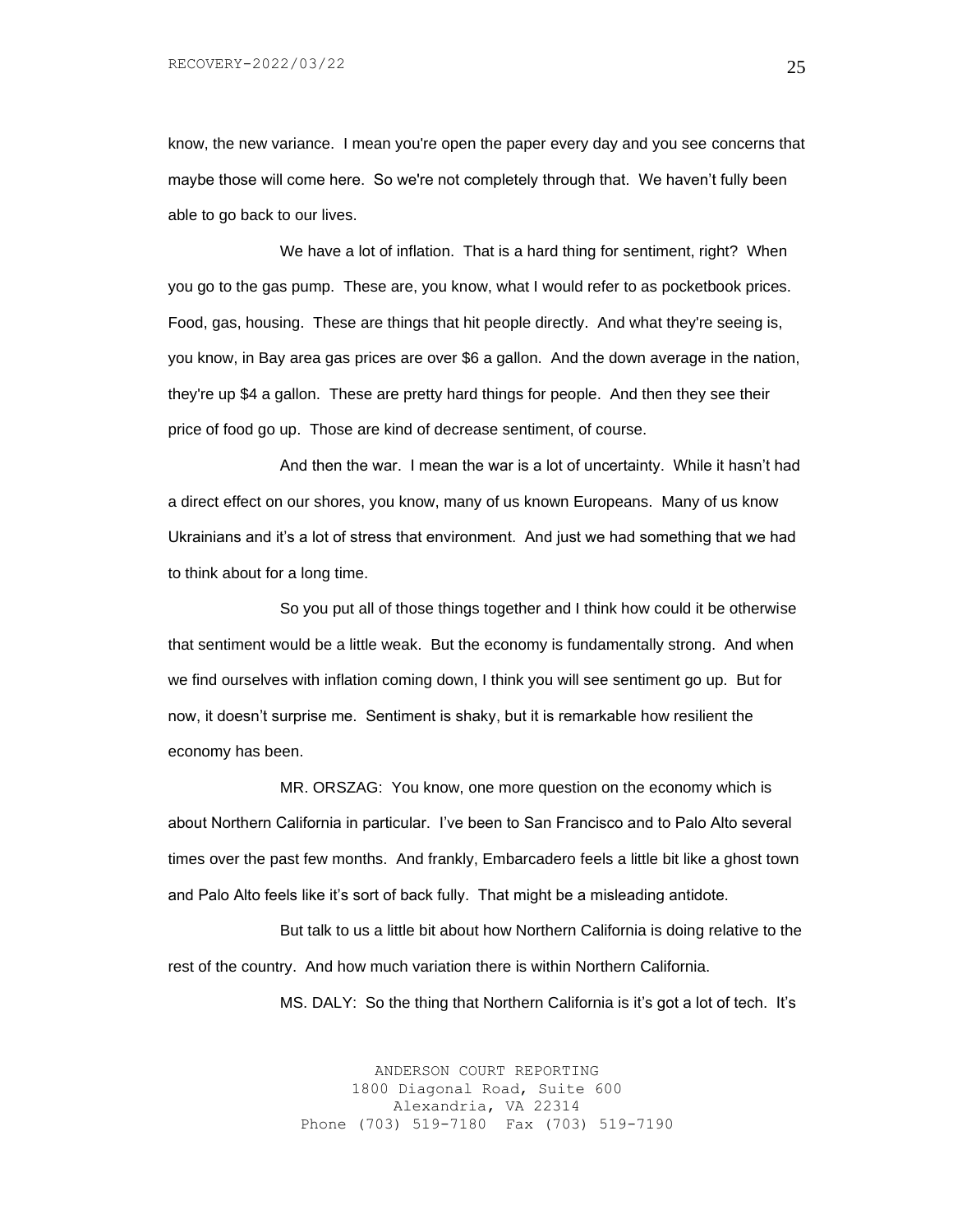got a lot of other things too. Travel and tourism, but tech is important. And tech was a growing sector in the pandemic. It has been for the duration of the pandemic.

As all of us had to buy a lot of things and learn how to do new things under new technologies. It's been just a booming and thriving sector. So Palo Alto has been, you know, it's been thriving since the beginning of the pandemic. It's continued to thrive. And now, you can just see people outside more and thriving because they used to be at home thriving. Now, restaurants are full. People are able to go places. I see the same exact things you do.

Down here where I am. I'm at the Embarcadero. It is really a ghost town still, but it is much more lively than it was during the pandemic. So I see green shoots. I see businesses reopening. I see, you know, we're coming back. I see small shops reopening. New shops opening. Ones that maybe got displaced during the pandemic. I see things coming into their place, but it's going to take a while. Because, you know, think of downtown San Francisco, not Palo Alto.

It's a lot of businesses that are still trying to decide. Are they going to come back? Or are they going to let their footprint go in commercial real estate and just have a remote workforce? Are they going to move to a less expensive area? These are all things that San Francisco and other big cities, the financial districts in particular, will have to sort out.

But I think it is -- this is one thing I will say. I think it's a mistake to judge - not that you have done that, but, you know, just for anybody looking. It's a mistake to judge the strength of our economy based on looking at just what's happening in this downtown perimeter because there's lots of momentum here. It's just taking place in the suburbs or around the areas from people's homes as opposed to in downtown San Francisco.

So Palo Alto is kind of a good marker for how the economy is doing.

ANDERSON COURT REPORTING 1800 Diagonal Road, Suite 600 Alexandria, VA 22314 Phone (703) 519-7180 Fax (703) 519-7190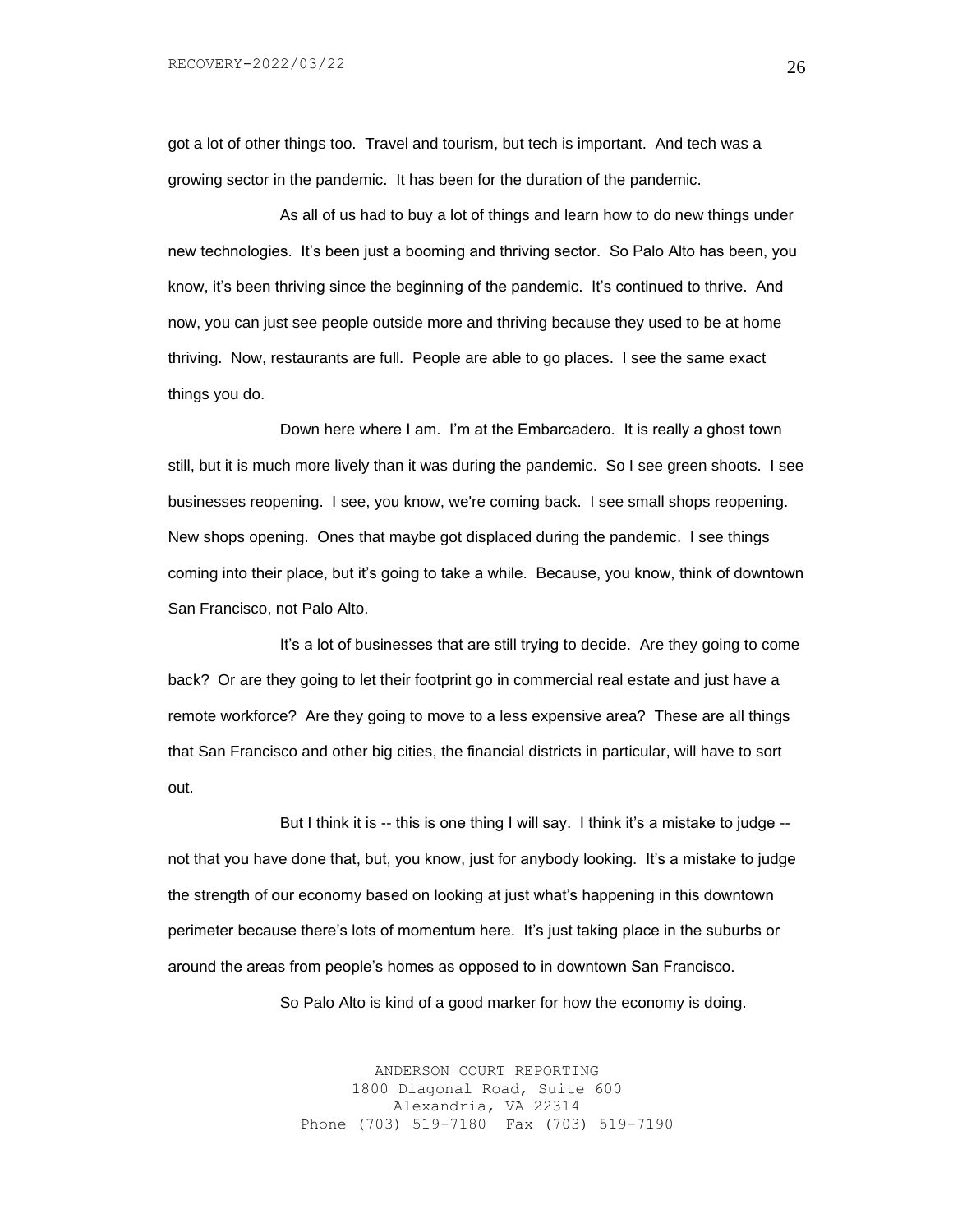MR. ORSZAG: Question from a viewer about state and local governments. And the declining employment there, but maybe more broadly. They did receive a significant amount of federal assistance. How would you characterize both the employment trajectory of state and local government? And also, their financial prospects?

MS. DALY: Well, state and local governments are in good -- I mean this is not something that you can say universally because some states and localities are differently managed and have different issues.

But in general, they're in good situations. I mean they were not as hard hit. The revenues for state and local governments were not as hard hit as many people thought they would be. And they did get some fiscal assistance from the federal government that shored up those resources. So they are in good financial shape.

In terms of their employment, it depends really on where you are and what they are providing. But I think there's a combination of things going on there. And it varies by state.

But some of it is just they employ a lot of or they are helping with a lot of things that went digital. And so, now you need fewer workers, right? Because you've moved everybody home. You didn't need to provide those workers. And now, you're never going to come back. And so, this is a transition period for state and local governments. And where the steady state level of employment will end, I'm not quite sure. But I do think this is just part of the transformation that all -- the whole business sector is going through and state and local governments are just part of that.

The good news, though, is that the budgets of state and local governments are in good shape especially when you put it relative to where you might have thought they would be after a global pandemic and two years of a lot of economic distress.

MR. ORSZAG: Okay. Another viewer question. How can colleges serve

ANDERSON COURT REPORTING 1800 Diagonal Road, Suite 600 Alexandria, VA 22314 Phone (703) 519-7180 Fax (703) 519-7190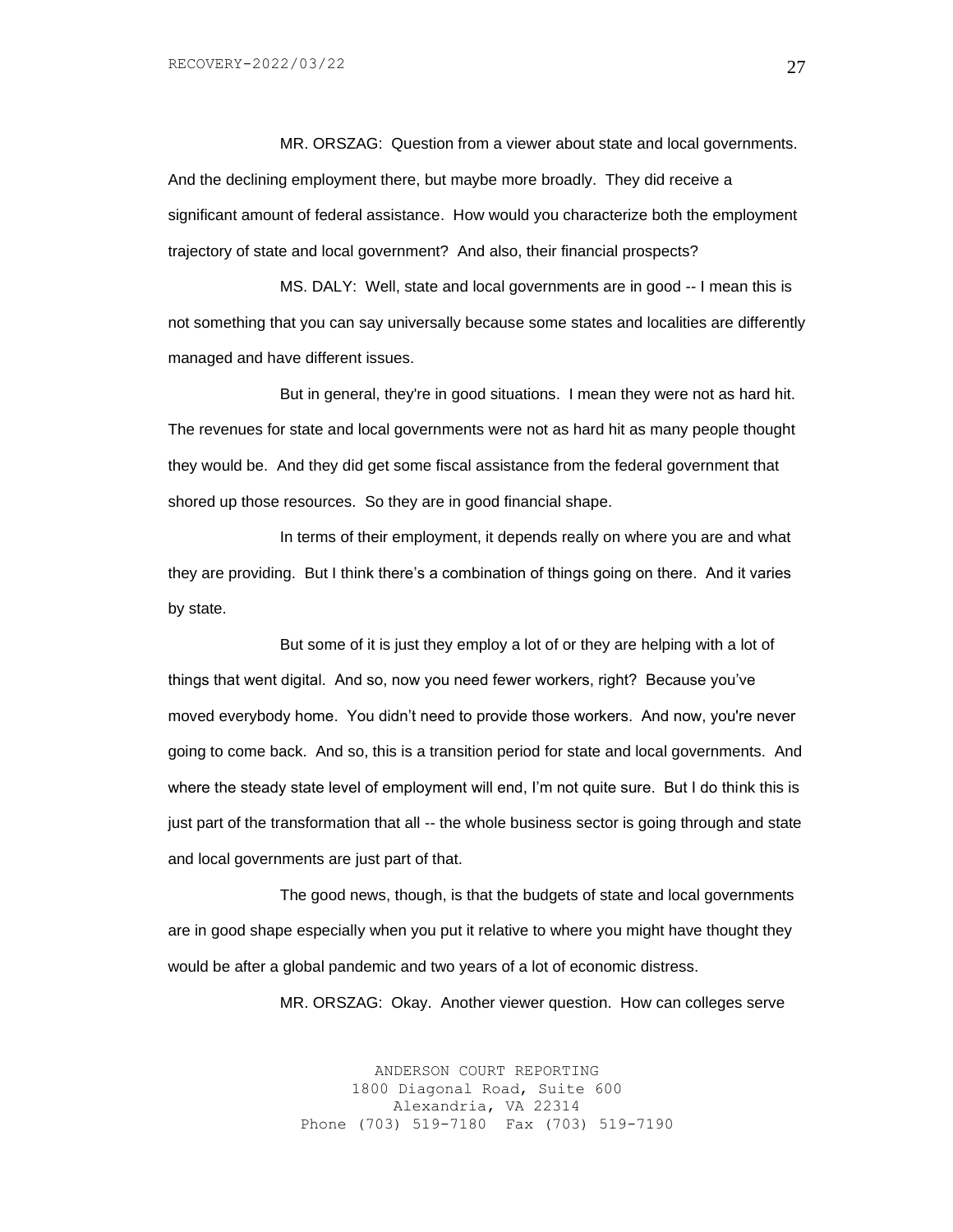as economic engines going forward? So what's the role of community colleges? And what's their impact on the labor market and on educational attainment?

MS. DALY: So, you know, I'm going to put that question, if you don't mind, in the context of something that we've been working on. We're thinking a lot about.

I think employers across the nation are thinking a lot about it and should think a lot about it. Is that, you know, we have a lot of people who may not want to get a four-year degree. And the question is do we need a four-year degree for everything that people want to do?

But we have a system we asked for that credential. And there have been many researchers who argue we're over credentialed, right? We just use that as a signaling device, but if you trace back the skills and abilities, you don't need all of that type of formal education. You could use other types of things.

And so, in that picture, community college fits as do other certification programs and other things. And I think one of the other things that I learned in the pandemic is that people want more divisible ways to learn, to work, to parse through their careers. And community college offers that type of thing.

So I think community college, four-year colleges, certification programs, onthe-job training. These are all part of what we need to think hard about as employers and as an economy, as a society about how do we ensure that everybody gets an opportunity in the economy? And we recognize that we might not complete every single piece of education you want to do at the age of 22.

Maybe you'll have snippets here and there to help yourself be more nimble as the world changes. So I see community colleges playing a valuable role. They're not the only answer, but neither is a four-year college the only answer. We need an array of possibilities.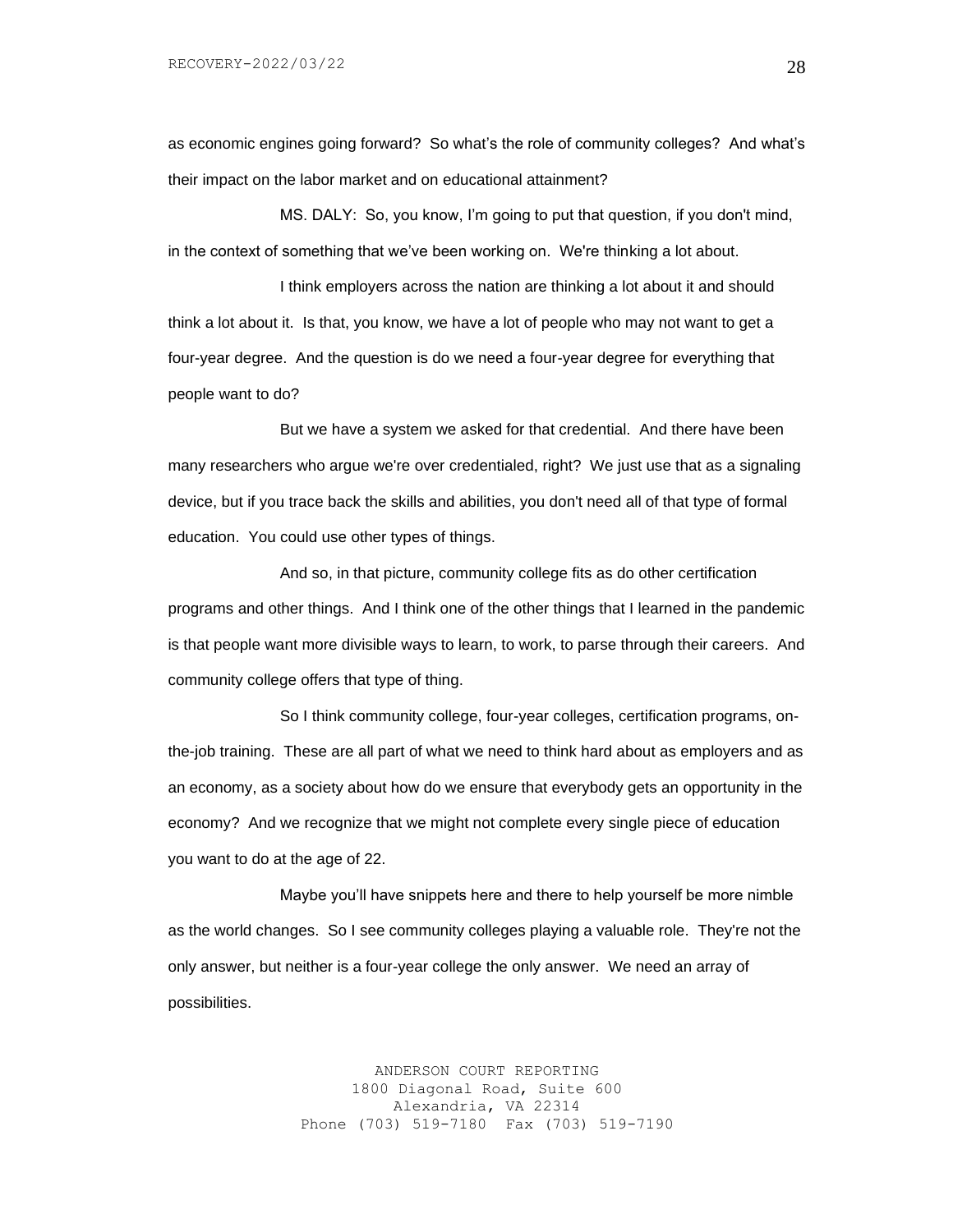And I hope out of the pandemic grows that sense in a tight labor market. Grows that sense that, you know, there's a lot of people out there who could work in the jobs that we have available.

MR. ORSZAG: Okay. One more question from viewers. And I'll just phrase it as, what in your mind is the most important -- and you've touched upon this a little bit so you might just refer back to your previous comments. But what's the most important lesson that we should have learned from the economic response to the pandemic?

MS. DALY: Well, I will refer back to my comments, but I'll try to succinctly restate them. And, you know, one of the most valuable lessons -- well, history will be the judge, right?

I mean researchers, countless new Ph.D.'s and other people will be generated that will study the response to the pandemic and decide whether it was just right, too little, too much, whatever. But what I will say is that when you're in those situations in real time and you're facing something you have not lived through.

We didn't have a lived experience of a pandemic. That you have two choices. You can do the minimal and hope it's enough or you can do the thing that you think could be a little bit too much but you know the bridge will be long enough.

And I lived in this real time and I'm glad that we chose to do what we thought was going to be necessary to get as many people over. If history judges that the bridge was a little bit too long to me that's a very little mistake to have made. I would not be able to live as easily with having built a bridge too short because I was afraid that we might be too long. Does that make sense?

MR. ORSZAG: Makes sense. So final question and you already mentioned that you've accumulated a lot of stuff during the pandemic. Part of that goods demand. But any other silver linings for you personally in terms of having lived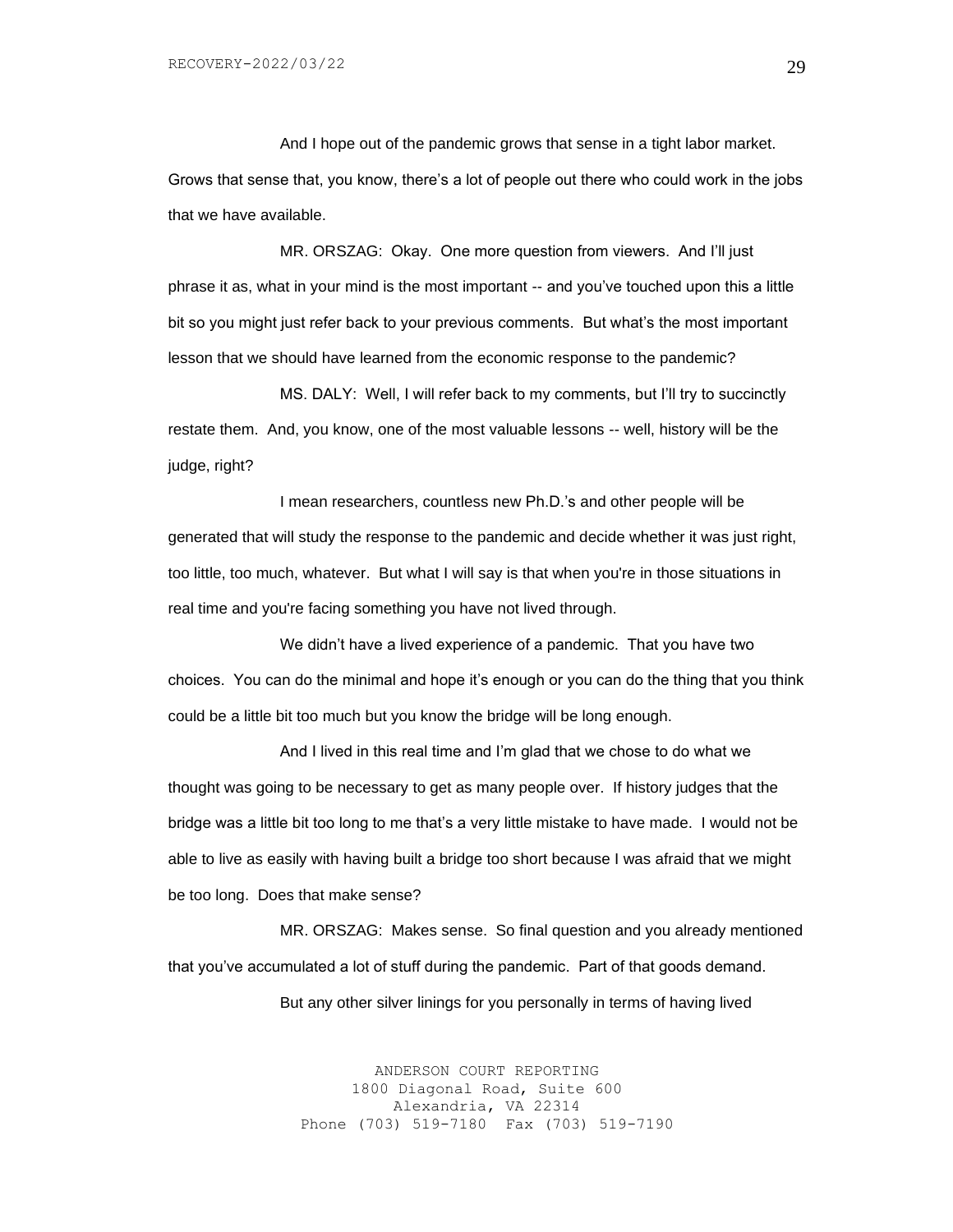through this pandemic? Did you pick up a new skill? Was there some part of the pandemic that, you know, you're grateful for in some unexpected way?

MS. DALY: So I'll separate it into new skills and what I'm grateful for. So new skills, I learned to box, shadow boxing.

MR. ORSZAG: Wow.

MS. DALY: And I got better at golf. So both of those things are good. You need one because boxing let's off steam. Golf just creates steam and stress.

And what am I most grateful for? What am I grateful for? You know, my wife and I spent more time together in two years because I didn't have travel. And she didn't have to travel. And while you think, oh, gosh. We're cooped up in the house together. We spent years together, two solid years together that I will remember for the rest of my life. And I think that's true of so many families and friends.

You just -- we make connections in ways that we weren't able to because we spent loads of time together. So if we have to look for a silver lining in the pandemic that's my silver lining.

MR. ORSZAG: What a great answer. Well, Mary, thank you so much for joining us. And to the rest of the people who listened in or will be listening in later when this is available on the web. Thank you for joining this Hamilton Project episode. And look for the new research out from the Hamilton Project. And again, thank you all for joining us. And, Mary, thank you in particular for such insightful answers to the questions.

MS. DALY: My pleasure.

\* \* \* \* \*